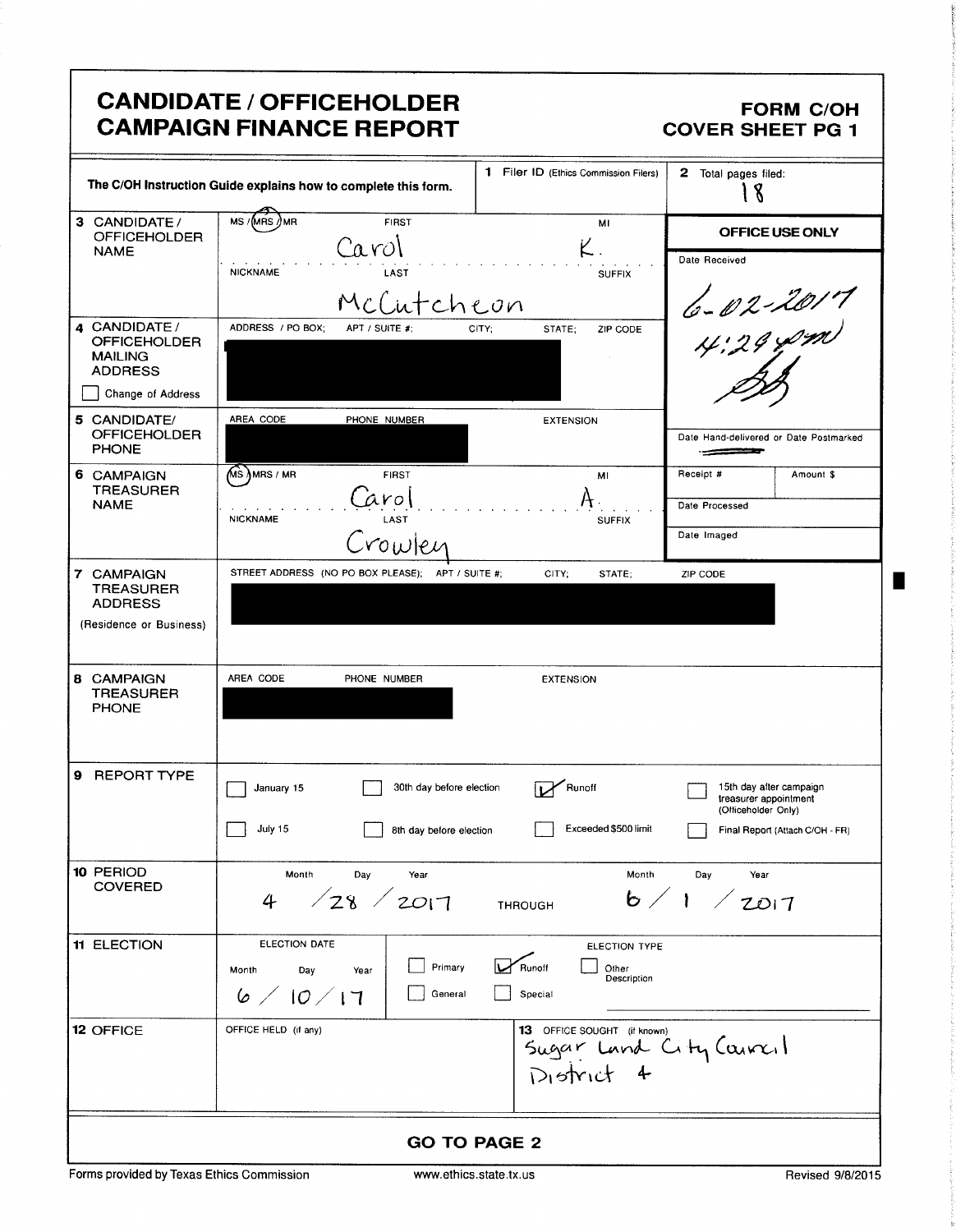# CANDIDATE / OFFICEHOLDER<br>CAMPAIGN FINANCE REPORT CAMPAIGN FORM COVER SHEET PG 2 **CAMPAIGN FINANCE REPORT**

| <b>CANDIDATE / OFFICEHOLDER</b><br>FORM C/OH<br>COVER SHEET PG 2<br><b>CAMPAIGN FINANCE REPORT</b><br>14 C/OH NAME<br>15 Filer ID (Ethics Commission Filers)<br>Carol K. McCutcheon<br>16 NOTICE FROM<br>POLITICAL<br>COMMITTEE(S)<br>THIS BOX IS FOR NOTICE OF POLITICAL CONTRIBUTIONS ACCEPTED OR POLITICAL EXPENDITURES MADE BY POLITICAL COMMITTEES TO<br>SUPPORT THE CANDIDATE / OFFICEHOLDER. THESE EXPENDITURES MAY HAVE BEEN MADE WITHOUT THE CANDIDATE'S OR OFFICEHOLDER'S<br>KNOWLEDGE OR CONSENT. CANDIDATES AND OFFICEHOLDERS ARE REQUIRED TO REPORT THIS INFORMATION ONLY IF THEY RECEIVE NOTICE<br>OF SUCH EXPENDITURES.<br>COMMITTEE TYPE COMMITTEE NAME<br>GENERAL<br>SPECIFIC COMMITTEE ADDRESS<br>COMMITTEE CAMPAIGN TREASURER NAME<br>Additional Pages<br>COMMITTEE CAMPAIGN TREASURER ADDRESS<br>17 CONTRIBUTION<br>TOTALS<br>TOTAL POLITICAL CONTRIBUTIONS OF \$50 OR LESS (OTHER THAN<br>PLEDGES, LOANS, OR GUARANTEES OF LOANS), UNLESS ITEMIZED<br><b>TOTAL POLITICAL CONTRIBUTIONS</b><br>\$ 3650.00<br>(OTHER THAN PLEDGES, LOANS, OR GUARANTEES OF LOANS)<br>EXPENDITURE<br>TOTALS<br>TOTAL POLITICAL EXPENDITURES OF \$100 OR LESS,<br>UNLESS ITEMIZED<br>\$6463.27<br><b>TOTAL POLITICAL EXPENDITURES</b><br><b>CONTRIBUTION</b><br>BALANCE<br>TOTAL POLITICAL CONTRIBUTIONS MAINTAINED AS OF THE LAST DAY<br>OUTSTANDING<br>LOAN TOTALS<br>  \$7363.07<br>TOTAL PRINCIPAL AMOUNT OF ALL OUTSTANDING LOANS AS OF THE<br>18 AFFIDAVIT<br><b>COLINDARY</b><br>I swear, or affirm, under penalty of perjury, that the accompanying report is<br>true and correct and includes all information required to be reported by me<br>under Title 15, Election Code.<br>AFFIX NOTARY STANDARD<br>Carol & mcatchen<br>Signature of Candidate or Officeholder<br>Sworn to and subscribed before me, by the said and HM Cluttuan, this the<br>day of $\mu\mu\mu$ , 20/17, to certify which, witness my hand and seal of office.<br>Blendalssallemenn Vatory Tablic<br>Printed name of officer administering oath<br>Title of officer administering oath<br>Signature of officer administering oath<br>Forms provided by Texas Ethics Commission<br>Revised 9/8/2015<br>www.ethics.state.tx.us |  |
|---------------------------------------------------------------------------------------------------------------------------------------------------------------------------------------------------------------------------------------------------------------------------------------------------------------------------------------------------------------------------------------------------------------------------------------------------------------------------------------------------------------------------------------------------------------------------------------------------------------------------------------------------------------------------------------------------------------------------------------------------------------------------------------------------------------------------------------------------------------------------------------------------------------------------------------------------------------------------------------------------------------------------------------------------------------------------------------------------------------------------------------------------------------------------------------------------------------------------------------------------------------------------------------------------------------------------------------------------------------------------------------------------------------------------------------------------------------------------------------------------------------------------------------------------------------------------------------------------------------------------------------------------------------------------------------------------------------------------------------------------------------------------------------------------------------------------------------------------------------------------------------------------------------------------------------------------------------------------------------------------------------------------------------------------------------------------------------------------------------------------------------------------------------------------------------------------------------|--|
|                                                                                                                                                                                                                                                                                                                                                                                                                                                                                                                                                                                                                                                                                                                                                                                                                                                                                                                                                                                                                                                                                                                                                                                                                                                                                                                                                                                                                                                                                                                                                                                                                                                                                                                                                                                                                                                                                                                                                                                                                                                                                                                                                                                                               |  |
|                                                                                                                                                                                                                                                                                                                                                                                                                                                                                                                                                                                                                                                                                                                                                                                                                                                                                                                                                                                                                                                                                                                                                                                                                                                                                                                                                                                                                                                                                                                                                                                                                                                                                                                                                                                                                                                                                                                                                                                                                                                                                                                                                                                                               |  |
|                                                                                                                                                                                                                                                                                                                                                                                                                                                                                                                                                                                                                                                                                                                                                                                                                                                                                                                                                                                                                                                                                                                                                                                                                                                                                                                                                                                                                                                                                                                                                                                                                                                                                                                                                                                                                                                                                                                                                                                                                                                                                                                                                                                                               |  |
|                                                                                                                                                                                                                                                                                                                                                                                                                                                                                                                                                                                                                                                                                                                                                                                                                                                                                                                                                                                                                                                                                                                                                                                                                                                                                                                                                                                                                                                                                                                                                                                                                                                                                                                                                                                                                                                                                                                                                                                                                                                                                                                                                                                                               |  |
|                                                                                                                                                                                                                                                                                                                                                                                                                                                                                                                                                                                                                                                                                                                                                                                                                                                                                                                                                                                                                                                                                                                                                                                                                                                                                                                                                                                                                                                                                                                                                                                                                                                                                                                                                                                                                                                                                                                                                                                                                                                                                                                                                                                                               |  |
|                                                                                                                                                                                                                                                                                                                                                                                                                                                                                                                                                                                                                                                                                                                                                                                                                                                                                                                                                                                                                                                                                                                                                                                                                                                                                                                                                                                                                                                                                                                                                                                                                                                                                                                                                                                                                                                                                                                                                                                                                                                                                                                                                                                                               |  |
|                                                                                                                                                                                                                                                                                                                                                                                                                                                                                                                                                                                                                                                                                                                                                                                                                                                                                                                                                                                                                                                                                                                                                                                                                                                                                                                                                                                                                                                                                                                                                                                                                                                                                                                                                                                                                                                                                                                                                                                                                                                                                                                                                                                                               |  |
|                                                                                                                                                                                                                                                                                                                                                                                                                                                                                                                                                                                                                                                                                                                                                                                                                                                                                                                                                                                                                                                                                                                                                                                                                                                                                                                                                                                                                                                                                                                                                                                                                                                                                                                                                                                                                                                                                                                                                                                                                                                                                                                                                                                                               |  |
|                                                                                                                                                                                                                                                                                                                                                                                                                                                                                                                                                                                                                                                                                                                                                                                                                                                                                                                                                                                                                                                                                                                                                                                                                                                                                                                                                                                                                                                                                                                                                                                                                                                                                                                                                                                                                                                                                                                                                                                                                                                                                                                                                                                                               |  |
|                                                                                                                                                                                                                                                                                                                                                                                                                                                                                                                                                                                                                                                                                                                                                                                                                                                                                                                                                                                                                                                                                                                                                                                                                                                                                                                                                                                                                                                                                                                                                                                                                                                                                                                                                                                                                                                                                                                                                                                                                                                                                                                                                                                                               |  |
|                                                                                                                                                                                                                                                                                                                                                                                                                                                                                                                                                                                                                                                                                                                                                                                                                                                                                                                                                                                                                                                                                                                                                                                                                                                                                                                                                                                                                                                                                                                                                                                                                                                                                                                                                                                                                                                                                                                                                                                                                                                                                                                                                                                                               |  |
|                                                                                                                                                                                                                                                                                                                                                                                                                                                                                                                                                                                                                                                                                                                                                                                                                                                                                                                                                                                                                                                                                                                                                                                                                                                                                                                                                                                                                                                                                                                                                                                                                                                                                                                                                                                                                                                                                                                                                                                                                                                                                                                                                                                                               |  |
|                                                                                                                                                                                                                                                                                                                                                                                                                                                                                                                                                                                                                                                                                                                                                                                                                                                                                                                                                                                                                                                                                                                                                                                                                                                                                                                                                                                                                                                                                                                                                                                                                                                                                                                                                                                                                                                                                                                                                                                                                                                                                                                                                                                                               |  |
|                                                                                                                                                                                                                                                                                                                                                                                                                                                                                                                                                                                                                                                                                                                                                                                                                                                                                                                                                                                                                                                                                                                                                                                                                                                                                                                                                                                                                                                                                                                                                                                                                                                                                                                                                                                                                                                                                                                                                                                                                                                                                                                                                                                                               |  |
|                                                                                                                                                                                                                                                                                                                                                                                                                                                                                                                                                                                                                                                                                                                                                                                                                                                                                                                                                                                                                                                                                                                                                                                                                                                                                                                                                                                                                                                                                                                                                                                                                                                                                                                                                                                                                                                                                                                                                                                                                                                                                                                                                                                                               |  |
|                                                                                                                                                                                                                                                                                                                                                                                                                                                                                                                                                                                                                                                                                                                                                                                                                                                                                                                                                                                                                                                                                                                                                                                                                                                                                                                                                                                                                                                                                                                                                                                                                                                                                                                                                                                                                                                                                                                                                                                                                                                                                                                                                                                                               |  |
|                                                                                                                                                                                                                                                                                                                                                                                                                                                                                                                                                                                                                                                                                                                                                                                                                                                                                                                                                                                                                                                                                                                                                                                                                                                                                                                                                                                                                                                                                                                                                                                                                                                                                                                                                                                                                                                                                                                                                                                                                                                                                                                                                                                                               |  |
|                                                                                                                                                                                                                                                                                                                                                                                                                                                                                                                                                                                                                                                                                                                                                                                                                                                                                                                                                                                                                                                                                                                                                                                                                                                                                                                                                                                                                                                                                                                                                                                                                                                                                                                                                                                                                                                                                                                                                                                                                                                                                                                                                                                                               |  |
|                                                                                                                                                                                                                                                                                                                                                                                                                                                                                                                                                                                                                                                                                                                                                                                                                                                                                                                                                                                                                                                                                                                                                                                                                                                                                                                                                                                                                                                                                                                                                                                                                                                                                                                                                                                                                                                                                                                                                                                                                                                                                                                                                                                                               |  |
|                                                                                                                                                                                                                                                                                                                                                                                                                                                                                                                                                                                                                                                                                                                                                                                                                                                                                                                                                                                                                                                                                                                                                                                                                                                                                                                                                                                                                                                                                                                                                                                                                                                                                                                                                                                                                                                                                                                                                                                                                                                                                                                                                                                                               |  |
|                                                                                                                                                                                                                                                                                                                                                                                                                                                                                                                                                                                                                                                                                                                                                                                                                                                                                                                                                                                                                                                                                                                                                                                                                                                                                                                                                                                                                                                                                                                                                                                                                                                                                                                                                                                                                                                                                                                                                                                                                                                                                                                                                                                                               |  |
|                                                                                                                                                                                                                                                                                                                                                                                                                                                                                                                                                                                                                                                                                                                                                                                                                                                                                                                                                                                                                                                                                                                                                                                                                                                                                                                                                                                                                                                                                                                                                                                                                                                                                                                                                                                                                                                                                                                                                                                                                                                                                                                                                                                                               |  |
|                                                                                                                                                                                                                                                                                                                                                                                                                                                                                                                                                                                                                                                                                                                                                                                                                                                                                                                                                                                                                                                                                                                                                                                                                                                                                                                                                                                                                                                                                                                                                                                                                                                                                                                                                                                                                                                                                                                                                                                                                                                                                                                                                                                                               |  |
|                                                                                                                                                                                                                                                                                                                                                                                                                                                                                                                                                                                                                                                                                                                                                                                                                                                                                                                                                                                                                                                                                                                                                                                                                                                                                                                                                                                                                                                                                                                                                                                                                                                                                                                                                                                                                                                                                                                                                                                                                                                                                                                                                                                                               |  |
|                                                                                                                                                                                                                                                                                                                                                                                                                                                                                                                                                                                                                                                                                                                                                                                                                                                                                                                                                                                                                                                                                                                                                                                                                                                                                                                                                                                                                                                                                                                                                                                                                                                                                                                                                                                                                                                                                                                                                                                                                                                                                                                                                                                                               |  |
|                                                                                                                                                                                                                                                                                                                                                                                                                                                                                                                                                                                                                                                                                                                                                                                                                                                                                                                                                                                                                                                                                                                                                                                                                                                                                                                                                                                                                                                                                                                                                                                                                                                                                                                                                                                                                                                                                                                                                                                                                                                                                                                                                                                                               |  |
|                                                                                                                                                                                                                                                                                                                                                                                                                                                                                                                                                                                                                                                                                                                                                                                                                                                                                                                                                                                                                                                                                                                                                                                                                                                                                                                                                                                                                                                                                                                                                                                                                                                                                                                                                                                                                                                                                                                                                                                                                                                                                                                                                                                                               |  |
|                                                                                                                                                                                                                                                                                                                                                                                                                                                                                                                                                                                                                                                                                                                                                                                                                                                                                                                                                                                                                                                                                                                                                                                                                                                                                                                                                                                                                                                                                                                                                                                                                                                                                                                                                                                                                                                                                                                                                                                                                                                                                                                                                                                                               |  |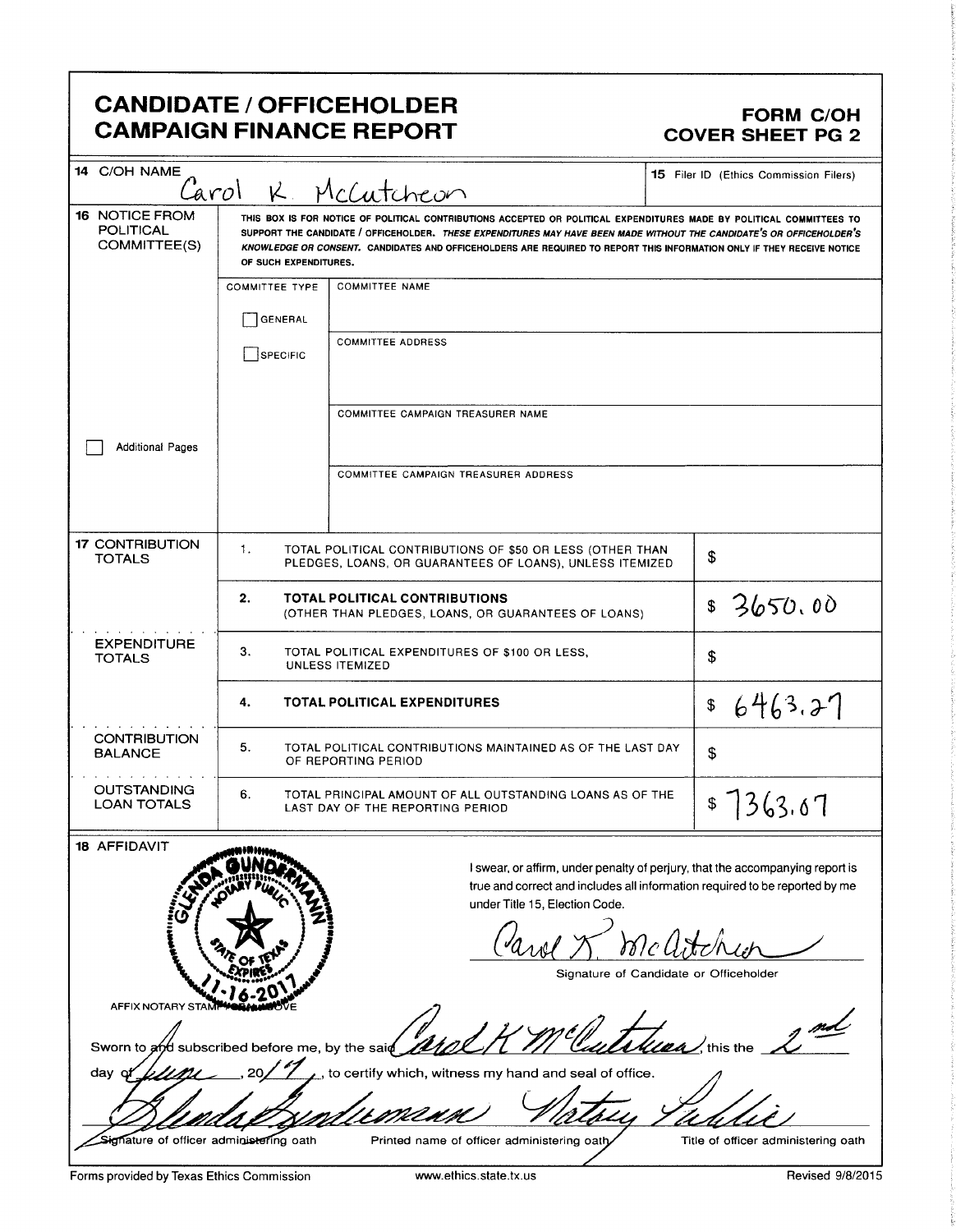# **SUBTOTALS - C/OH**

### **FORM C/OH COVER SHEET PG 3**

| 19 FILER NAME       | 20 Filer ID (Ethics Commission Filers)                                                       |  |                                  |  |
|---------------------|----------------------------------------------------------------------------------------------|--|----------------------------------|--|
| Carol K. McCutcheon |                                                                                              |  |                                  |  |
|                     | 21 SCHEDULE SUBTOTALS<br><b>NAME OF SCHEDULE</b>                                             |  | <b>SUBTOTAL</b><br><b>AMOUNT</b> |  |
| $\mathbf{1}$ .      | SCHEDULE A1: MONETARY POLITICAL CONTRIBUTIONS                                                |  | \$3650.00                        |  |
| 2.                  | SCHEDULE A2: NON-MONETARY (IN-KIND) POLITICAL CONTRIBUTIONS                                  |  | \$<br>440.00                     |  |
| 3.                  | SCHEDULE B: PLEDGED CONTRIBUTIONS                                                            |  | \$                               |  |
| 4.                  | <b>SCHEDULE E: LOANS</b>                                                                     |  | \$2000.00                        |  |
| 5.                  | SCHEDULE F1: POLITICAL EXPENDITURES MADE FROM POLITICAL CONTRIBUTIONS                        |  | 5/463                            |  |
| 6.                  | SCHEDULE F2: UNPAID INCURRED OBLIGATIONS                                                     |  | \$                               |  |
| 7.                  | SCHEDULE F3: PURCHASE OF INVESTMENTS MADE FROM POLITICAL CONTRIBUTIONS                       |  | \$                               |  |
| 8.                  | SCHEDULE F4: EXPENDITURES MADE BY CREDIT CARD                                                |  | \$                               |  |
| 9.                  | SCHEDULE G: POLITICAL EXPENDITURES MADE FROM PERSONAL FUNDS                                  |  | \$                               |  |
| 10.                 | SCHEDULE H: PAYMENT MADE FROM POLITICAL CONTRIBUTIONS TO A BUSINESS OF C/OH                  |  | \$                               |  |
| 11.                 | SCHEDULE I: NON-POLITICAL EXPENDITURES MADE FROM POLITICAL CONTRIBUTIONS                     |  | \$                               |  |
| 12.                 | SCHEDULE K: INTEREST, CREDITS, GAINS, REFUNDS, AND CONTRIBUTIONS<br><b>RETURNED TO FILER</b> |  | \$                               |  |
|                     |                                                                                              |  |                                  |  |
|                     |                                                                                              |  |                                  |  |
|                     |                                                                                              |  |                                  |  |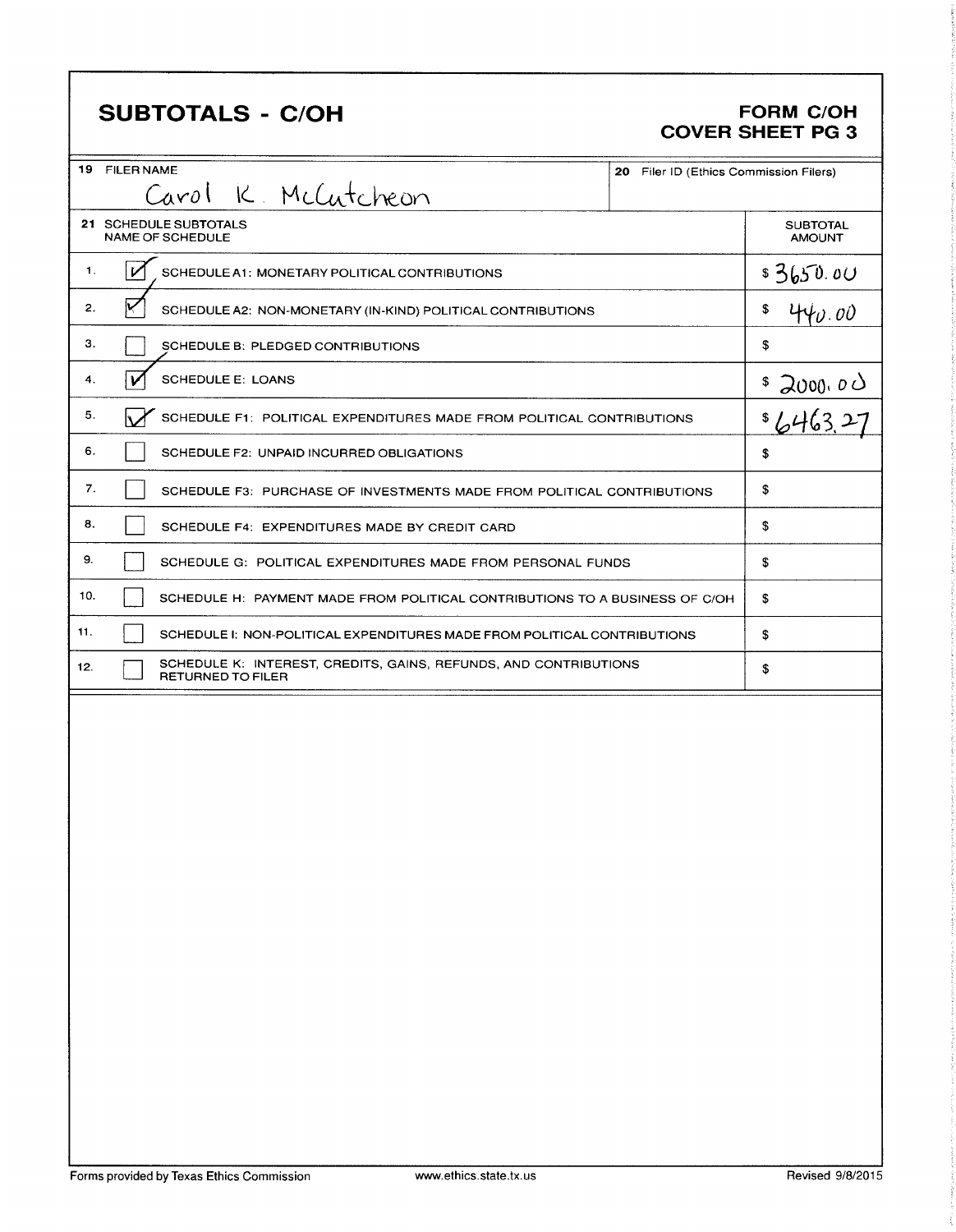| <b>MONETARY POLITICAL CONTRIBUTIONS</b><br><b>SCHEDULE A1</b>                        |                                                                                                         |                                                        |                                                     |                                       |
|--------------------------------------------------------------------------------------|---------------------------------------------------------------------------------------------------------|--------------------------------------------------------|-----------------------------------------------------|---------------------------------------|
|                                                                                      | The Instruction Guide explains how to complete this form.                                               |                                                        |                                                     | 1 Total pages Schedule A1:            |
| 2 FILER NAME                                                                         | Carol K. McCutcheon                                                                                     |                                                        |                                                     | 3 Filer ID (Ethics Commission Filers) |
| 4 Date                                                                               | 5 Full name of contributor                                                                              |                                                        | $\Box$ out-of-state PAC (ID#:                       | 7 Amount of contribution (\$)         |
|                                                                                      | 6 Contributor address; City; State;                                                                     | المتحام والمتحام والمتحام والمتحام والمتحام والمتحامية | Zip Code                                            |                                       |
| 8                                                                                    | Principal occupation / Job title (See Instructions)                                                     |                                                        | 9<br>Employer (See Instructions)                    |                                       |
| Date                                                                                 | Full name of contributor                                                                                |                                                        | $\Box$ out-of-state PAC (ID#: $\Box$ )              | Amount of contribution (\$)           |
| 429111                                                                               | Andrew Wolf<br>Contributor address;                                                                     | City; State;                                           | Zip Code                                            | 100,00                                |
|                                                                                      |                                                                                                         |                                                        |                                                     |                                       |
|                                                                                      | Principal occupation / Job title (See Instructions)<br>Photographer                                     |                                                        | Employer (See Instructions)<br>SeH                  |                                       |
| Date                                                                                 | Full name of contributor                                                                                |                                                        |                                                     | Amount of contribution (\$)           |
| 51117                                                                                | Linda Brown<br>Contributor address;                                                                     | <b>City;</b><br>State;                                 | Zip Code                                            | 300,00                                |
|                                                                                      | Principal occupation / Job title (See Instructions)<br>Kotived                                          |                                                        | Employer (See Instructions)                         |                                       |
| Date                                                                                 | Full name of contributor<br>Michael Koch                                                                |                                                        |                                                     | Amount of contribution (\$)           |
| 4 29 <br>Contributor address:<br>$C$ itv $\cdot$<br>State: 7in Code<br>$150, \infty$ |                                                                                                         |                                                        |                                                     |                                       |
|                                                                                      | Principal occupation / Job title (See Instructions)<br>Manufacturer                                     |                                                        | Employer (See Instructions)<br>Komac Mfq.           |                                       |
|                                                                                      |                                                                                                         |                                                        | ATTACH ADDITIONAL COPIES OF THIS SCHEDULE AS NEEDED |                                       |
|                                                                                      | If contributor is out-of-state PAC, please see instruction guide for additional reporting requirements. |                                                        |                                                     |                                       |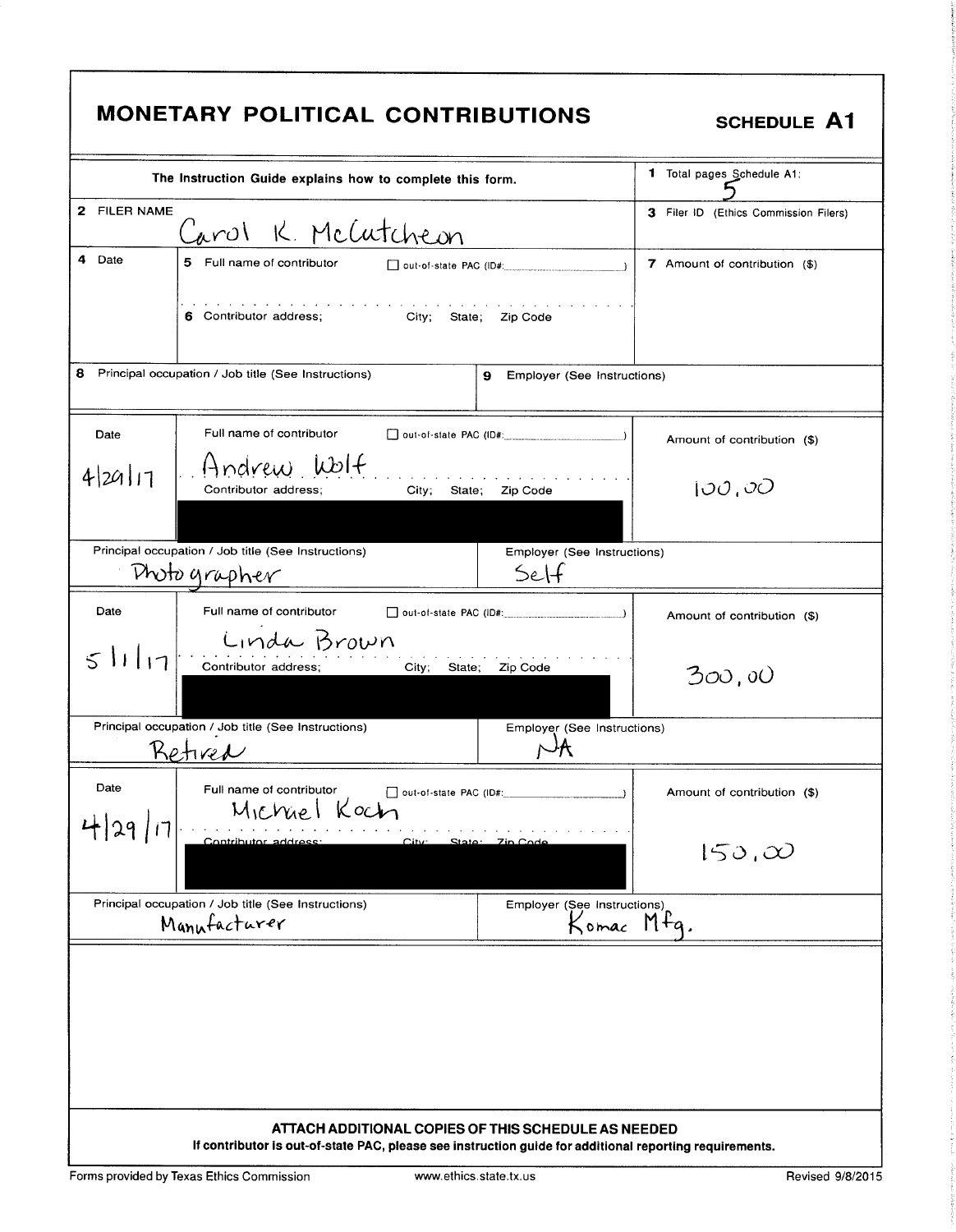| <b>MONETARY POLITICAL CONTRIBUTIONS</b><br><b>SCHEDULE A1</b>                                                                                                  |                                                                        |                                              |                                       |  |
|----------------------------------------------------------------------------------------------------------------------------------------------------------------|------------------------------------------------------------------------|----------------------------------------------|---------------------------------------|--|
|                                                                                                                                                                | The Instruction Guide explains how to complete this form.              |                                              | <b>1</b> Total pages Schedule A1:     |  |
| 2 FILER NAME                                                                                                                                                   | Carol K. McCutcheon                                                    |                                              | 3 Filer ID (Ethics Commission Filers) |  |
| 4 Date                                                                                                                                                         | 5 Full name of contributor                                             | out-of-state PAC (ID#:                       | 7 Amount of contribution (\$)         |  |
| 5 3 17                                                                                                                                                         | Daniel Palomino<br>6 Contributor address;<br><b>City;</b><br>State:    | Zip Code                                     | 300, $\infty$                         |  |
|                                                                                                                                                                | 8 Principal occupation / Job title (See Instructions)<br>VP Operations | 9<br>Employer (See Instructions)<br>Fluov    |                                       |  |
| Date                                                                                                                                                           | Full name of contributor<br>Don Johnston                               |                                              | Amount of contribution (\$)           |  |
| 54n                                                                                                                                                            | Contributor address;<br>City;<br>State;                                | Zip Code                                     | $2\omega.\omega$                      |  |
|                                                                                                                                                                | Principal occupation / Job title (See Instructions)<br>Retived         | Employer (See Instructions)<br>NA            |                                       |  |
| Date                                                                                                                                                           | Full name of contributor<br>Andrea Davidson                            |                                              | Amount of contribution (\$)           |  |
| 51617                                                                                                                                                          | Contributor address;<br>City,                                          | State; Zip Code                              | 100,00                                |  |
|                                                                                                                                                                | Principal occupation / Job title (See Instructions)<br>Teacher         | Employer (See Instructions)<br>HISD          |                                       |  |
| Date                                                                                                                                                           | Full name of contributor<br>out-of-state PAC (ID#:<br>Keynolds         |                                              | Amount of contribution (\$)           |  |
| 17117                                                                                                                                                          | Contributor address;<br>City;                                          | State; Zip Code                              | 50,00                                 |  |
|                                                                                                                                                                | Principal occupation / Job title (See Instructions)<br>Attornen        | Employer (See Instructions)<br>Self emplaned |                                       |  |
|                                                                                                                                                                |                                                                        |                                              |                                       |  |
| ATTACH ADDITIONAL COPIES OF THIS SCHEDULE AS NEEDED<br>If contributor is out-of-state PAC, please see instruction guide for additional reporting requirements. |                                                                        |                                              |                                       |  |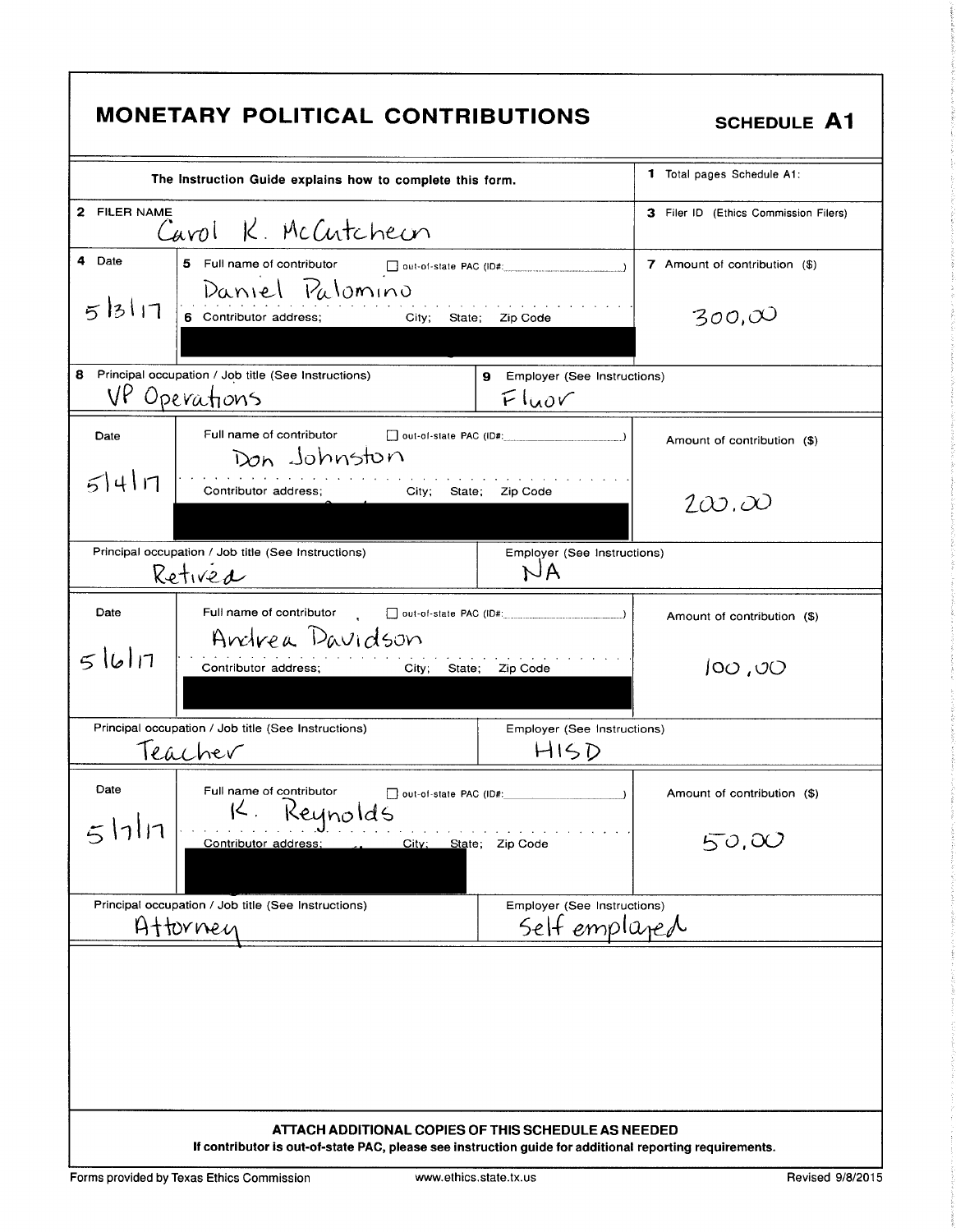| <b>MONETARY POLITICAL CONTRIBUTIONS</b><br><b>SCHEDULE A1</b>                                           |                                                                                                                                       |                                              |                                                  |  |
|---------------------------------------------------------------------------------------------------------|---------------------------------------------------------------------------------------------------------------------------------------|----------------------------------------------|--------------------------------------------------|--|
|                                                                                                         | The Instruction Guide explains how to complete this form.                                                                             |                                              | <b>1</b> Total pages Schedule A1:                |  |
| 2 FILER NAME                                                                                            | Carol K. McCatcheon                                                                                                                   |                                              | 3 Filer ID (Ethics Commission Filers)            |  |
| 4 Date<br>518117                                                                                        | 5 Full name of contributor and out-of-state PAC (ID#:<br>Cavol Crowley<br>City; State; Zip Code                                       |                                              | 7 Amount of contribution (\$)<br>1,000,00        |  |
|                                                                                                         | 8 Principal occupation / Job title (See Instructions)<br>9                                                                            | Employer (See Instructions)                  |                                                  |  |
| Date                                                                                                    | Full name of contributor<br>$\Box$ out-of-state PAC (ID#: $\Box$ )                                                                    |                                              | Amount of contribution (\$)                      |  |
| $5$ lio $1\pi$                                                                                          | Andrew Wolf<br>City: State: Zip Code<br>Contributor address:                                                                          |                                              | $\partial\mathcal{O},\omega$                     |  |
|                                                                                                         | Principal occupation / Job title (See Instructions)                                                                                   | Employer (See Instructions)                  |                                                  |  |
| Date<br>51317                                                                                           | Full name of contributor<br>$\Box$ out-of-state PAC (ID#: $\Box$ )<br>Martha McNumee<br>Contributor address:<br>City: State: Zin Code |                                              | Amount of contribution (\$)<br>$500\,\mathrm{A}$ |  |
|                                                                                                         | Principal occupation / Job title (See Instructions)<br>Kefired                                                                        | Employer (See Instructions)<br>NA            |                                                  |  |
| Date                                                                                                    | Full name of contributor<br>Tobin Englet                                                                                              |                                              | Amount of contribution (\$)                      |  |
| 5 5 1                                                                                                   | Contributor address;<br>City;<br>State; Zip Code                                                                                      |                                              | (00, 00)                                         |  |
| Construction                                                                                            | Principal occupation / Job title (See Instructions)                                                                                   | Employer (See Instructions)<br>Selt employed |                                                  |  |
|                                                                                                         | ATTACH ADDITIONAL COPIES OF THIS SCHEDULE AS NEEDED                                                                                   |                                              |                                                  |  |
| If contributor is out-of-state PAC, please see instruction guide for additional reporting requirements. |                                                                                                                                       |                                              |                                                  |  |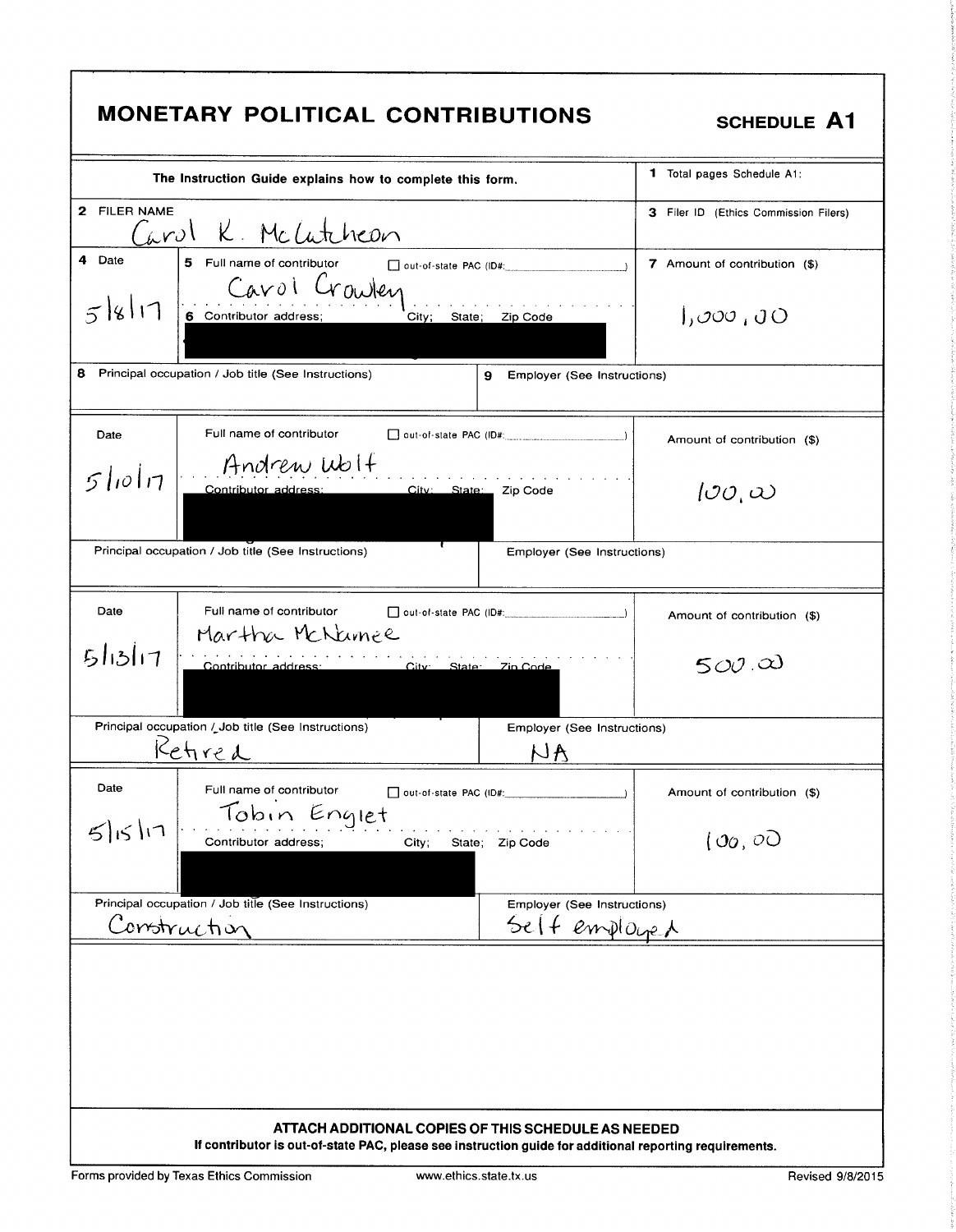| <b>MONETARY POLITICAL CONTRIBUTIONS</b> |
|-----------------------------------------|
|-----------------------------------------|

# **SCHEDULE A1**

|                                                                                    | The Instruction Guide explains how to complete this form.                                               |                                        | 1 Total pages Schedule A1:                      |
|------------------------------------------------------------------------------------|---------------------------------------------------------------------------------------------------------|----------------------------------------|-------------------------------------------------|
| 2 FILER NAME                                                                       |                                                                                                         |                                        | 3 Filer ID (Ethics Commission Filers)           |
|                                                                                    | Carol K. McCutcheon                                                                                     |                                        |                                                 |
| 4 Date                                                                             |                                                                                                         |                                        | 7 Amount of contribution (\$)                   |
|                                                                                    | 5 Full name of contributor<br>out-of-state PAC (ID#:                                                    |                                        |                                                 |
|                                                                                    | Debbie Hasper                                                                                           |                                        |                                                 |
|                                                                                    | $5 15 1$ 6 Contributor address; City; State;                                                            | Zip Code                               | $\partial \mathcal{O}$ , $\partial \mathcal{O}$ |
|                                                                                    |                                                                                                         |                                        |                                                 |
| Principal occupation / Job title (See Instructions)<br>8                           |                                                                                                         | 9<br>Employer (See Instructions)       |                                                 |
|                                                                                    |                                                                                                         | $A\cup$                                |                                                 |
| Retired                                                                            |                                                                                                         |                                        |                                                 |
| Date                                                                               | Full name of contributor                                                                                | out-of-state PAC (ID#:                 | Amount of contribution (\$)                     |
|                                                                                    | Glenn& Elizabeth Howard                                                                                 |                                        |                                                 |
| 5 15 17                                                                            | Contributor address:                                                                                    |                                        | 50,00                                           |
|                                                                                    | City: State: Zip Code                                                                                   |                                        |                                                 |
|                                                                                    |                                                                                                         |                                        |                                                 |
| Principal occupation / Job title (See Instructions)                                |                                                                                                         | Employer (See Instructions)            |                                                 |
| Retire N                                                                           |                                                                                                         | $\bigwedge A$                          |                                                 |
|                                                                                    |                                                                                                         |                                        |                                                 |
| Date                                                                               | Full name of contributor                                                                                | $\Box$ out-of-state PAC (ID#: $\Box$ ) | Amount of contribution (\$)                     |
|                                                                                    | Mike Koch                                                                                               |                                        |                                                 |
| $5$ $18$ $11$                                                                      | Contributor address;<br>State;<br>City;                                                                 | Zip Code                               | 100,00                                          |
|                                                                                    |                                                                                                         |                                        |                                                 |
|                                                                                    |                                                                                                         |                                        |                                                 |
| Principal occupation / Job title (See Instructions)<br>Employer (See Instructions) |                                                                                                         |                                        |                                                 |
| Manutacturing                                                                      |                                                                                                         | Komac Mfg                              |                                                 |
|                                                                                    |                                                                                                         |                                        |                                                 |
| Date                                                                               | Full name of contributor                                                                                |                                        | Amount of contribution (\$)                     |
| 5 25 1                                                                             | Linda Brown                                                                                             |                                        | 100,00                                          |
|                                                                                    | City: State: Zip Code<br>Contributor address:                                                           |                                        |                                                 |
|                                                                                    |                                                                                                         |                                        |                                                 |
|                                                                                    |                                                                                                         |                                        |                                                 |
| Principal occupation / Job title (See Instructions)                                |                                                                                                         | Employer (See Instructions)<br>NA      |                                                 |
| Retirer                                                                            |                                                                                                         |                                        |                                                 |
|                                                                                    |                                                                                                         |                                        |                                                 |
|                                                                                    |                                                                                                         |                                        |                                                 |
|                                                                                    |                                                                                                         |                                        |                                                 |
|                                                                                    |                                                                                                         |                                        |                                                 |
|                                                                                    |                                                                                                         |                                        |                                                 |
|                                                                                    |                                                                                                         |                                        |                                                 |
|                                                                                    |                                                                                                         |                                        |                                                 |
|                                                                                    | ATTACH ADDITIONAL COPIES OF THIS SCHEDULE AS NEEDED                                                     |                                        |                                                 |
|                                                                                    | If contributor is out-of-state PAC, please see instruction guide for additional reporting requirements. |                                        |                                                 |
|                                                                                    |                                                                                                         |                                        |                                                 |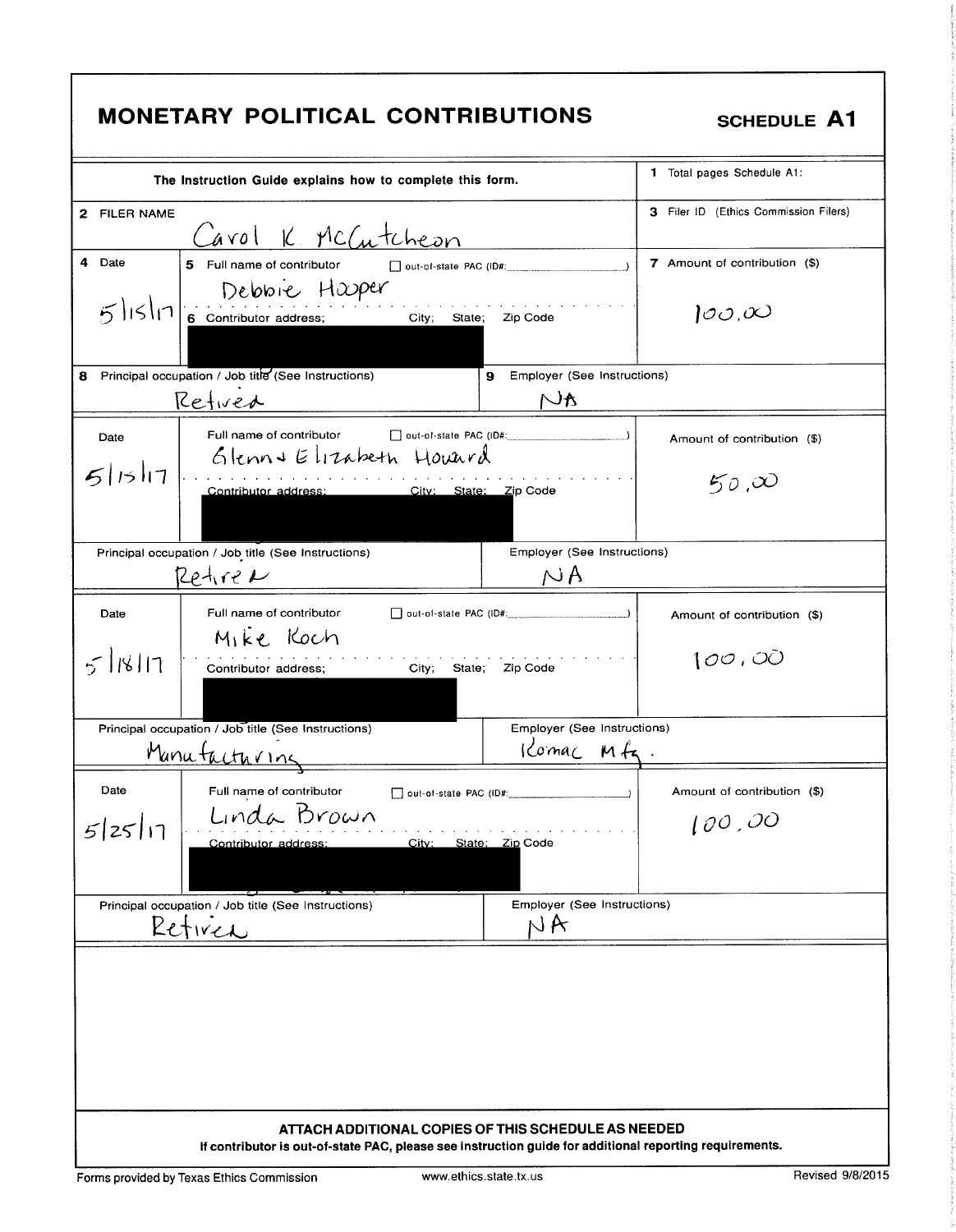| <b>MONETARY POLITICAL CONTRIBUTIONS</b><br><b>SCHEDULE A1</b>                                                                                                  |                                       |  |  |  |
|----------------------------------------------------------------------------------------------------------------------------------------------------------------|---------------------------------------|--|--|--|
| The Instruction Guide explains how to complete this form.                                                                                                      | 1 Total pages Schedule A1:            |  |  |  |
| 2 FILER NAME<br>Carol K. McCutcheon                                                                                                                            | 3 Filer ID (Ethics Commission Filers) |  |  |  |
| 4 Date<br>5 Full name of contributor<br>out-of-state PAC (ID#:                                                                                                 | 7 Amount of contribution (\$)         |  |  |  |
| Gene & Charlotte Strader<br>6 Contributor address; City; State; Zip Code<br>5 26 1                                                                             | $\partial_2\partial_3\infty$          |  |  |  |
| 8 Principal occupation / Job fitle (See Instructions)<br>9 Employer (See Instructions)<br>Retirer<br>NA                                                        |                                       |  |  |  |
| Full name of contributor<br>out-of-state PAC (ID#:<br>Date<br>Tobin Englet                                                                                     | Amount of contribution (\$)           |  |  |  |
| 5121 17<br>Contributor address;<br>City;<br>State:<br>Zip Code                                                                                                 | 100.80                                |  |  |  |
| Principal occupation / Job title (See Instructions)<br>Employer (See Instructions)                                                                             |                                       |  |  |  |
| Full name of contributor<br>Date<br>$\Box$ out-of-state PAC (ID#: $\Box$ )                                                                                     | Amount of contribution (\$)           |  |  |  |
| design and a state of the state<br>Contributor address;<br>City; State; Zip Code                                                                               |                                       |  |  |  |
| Principal occupation / Job title (See Instructions)<br>Employer (See Instructions)                                                                             |                                       |  |  |  |
| Date<br>Full name of contributor                                                                                                                               | Amount of contribution (\$)           |  |  |  |
| Contributor address;<br>City;<br>State; Zip Code                                                                                                               |                                       |  |  |  |
| Principal occupation / Job title (See Instructions)<br>Employer (See Instructions)                                                                             |                                       |  |  |  |
|                                                                                                                                                                |                                       |  |  |  |
| ATTACH ADDITIONAL COPIES OF THIS SCHEDULE AS NEEDED<br>If contributor is out-of-state PAC, please see instruction guide for additional reporting requirements. |                                       |  |  |  |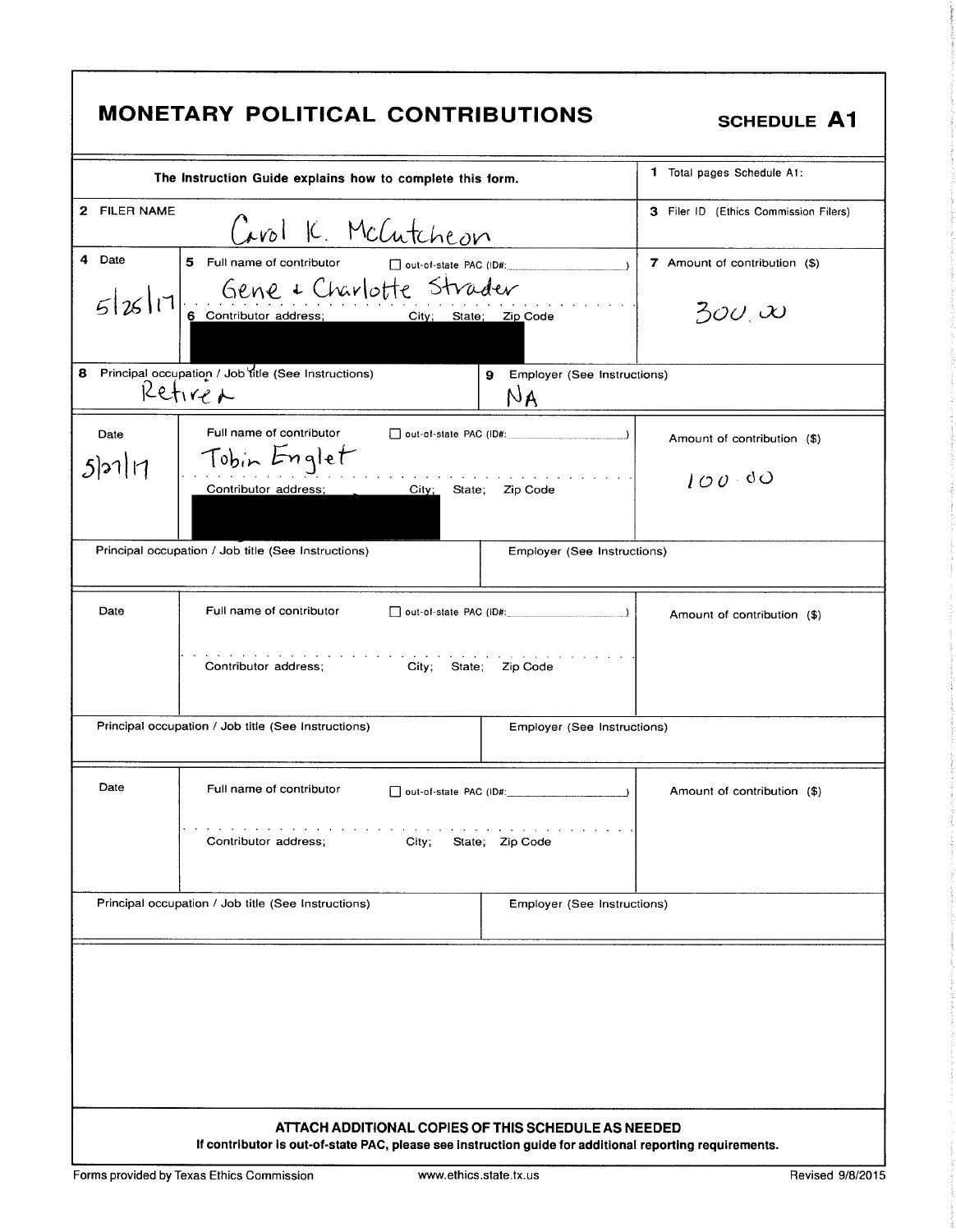### NON- MONETARY (IN- KIND) POLITICAL NON MONETAIN (IN-RIND) I OEITIOAE<br>CONTRIBUTIONS

| The Instruction Guide explains how to complete this form.                                                                                                                                                                   | 1 Total pages Schedule A2:                                                                                                                                                                                |
|-----------------------------------------------------------------------------------------------------------------------------------------------------------------------------------------------------------------------------|-----------------------------------------------------------------------------------------------------------------------------------------------------------------------------------------------------------|
| 2 FILER NAME<br>aro K. McCutcheon                                                                                                                                                                                           | 3 Filer ID (Ethics Commission Filers)                                                                                                                                                                     |
| 4 TOTAL OF UNITEMIZED IN-KIND POLITICAL CONTRIBUTIONS                                                                                                                                                                       | \$                                                                                                                                                                                                        |
| 5 Date<br>6 Full name of contributor cout-of-state PAC (ID#:<br>Debbie Hooper<br>$5$ lıı $ n $<br>7 Contributor address; City; State; Zip Code<br>10 Principal occupation / Job title (FOR NON-JUDICIAL) (See Instructions) | 8 Amount of<br>9 In-kind contribution<br>Contribution \$<br>description<br>$20.00$ / abels<br>Check if travel outside of Texas. Complete Schedule T.<br>11 Employer (FOR NON-JUDICIAL) (See Instructions) |
|                                                                                                                                                                                                                             | NA                                                                                                                                                                                                        |
| 12 Contributor's principal occupation (FOR JUDICIAL)                                                                                                                                                                        | 13 Contributor's job title (FOR JUDICIAL) (See Instructions)                                                                                                                                              |
| 14 Contributor's employer/law firm (FOR JUDICIAL)                                                                                                                                                                           | 15 Law firm of contributor's spouse (if any) (FOR JUDICIAL)                                                                                                                                               |
| 16 If contributor is a child, law firm of parent(s) (if any) (FOR JUDICIAL)                                                                                                                                                 |                                                                                                                                                                                                           |
| Date<br>Full name of contributor<br>out-of-state PAC (ID#:<br>Gangshan Jin<br>5 25 11<br>City; State; Zip Code<br>Contributor address;                                                                                      | Amount of<br>In-kind contribution<br>Contribution \$.<br>description<br>420.00 Printing<br>Check if travel outside of Texas. Complete Schedule T.                                                         |
| Principal occupation / Job title (FOR NON-JUDICIAL) (See Instructions)<br>restaurant manager                                                                                                                                | Employer (FOR NON-JUDICIAL) (See Instructions)<br>Aki Steat and Sushi                                                                                                                                     |
| Contributor's principal occupation (FOR JUDICIAL)                                                                                                                                                                           | Contributor's job title (FOR JUDICIAL) (See Instructions)                                                                                                                                                 |
| Contributor's employer/law firm (FOR JUDICIAL)                                                                                                                                                                              | Law firm of contributor's spouse (if any) (FOR JUDICIAL)                                                                                                                                                  |
| If contributor is a child, law firm of parent(s) (if any) (FOR JUDICIAL)                                                                                                                                                    |                                                                                                                                                                                                           |
|                                                                                                                                                                                                                             |                                                                                                                                                                                                           |
| ATTACH ADDITIONAL COPIES OF THIS SCHEDULE AS NEEDED<br>If contributor is out-of-state PAC, please see instruction guide for additional reporting requirements.                                                              |                                                                                                                                                                                                           |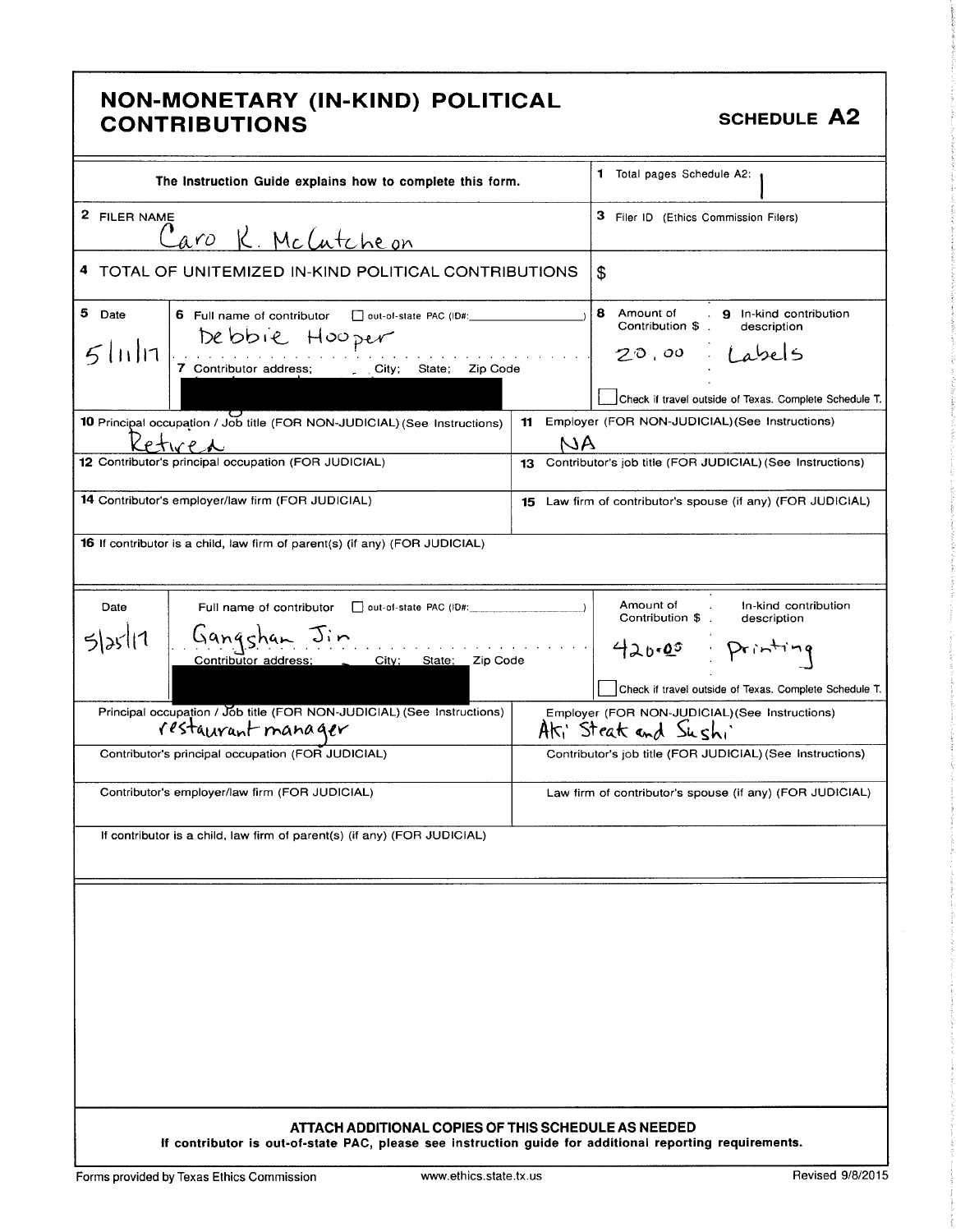| <b>LOANS</b>                                                                                                                                              |                                                                           |                                                                                        | <b>SCHEDULE E</b>                        |
|-----------------------------------------------------------------------------------------------------------------------------------------------------------|---------------------------------------------------------------------------|----------------------------------------------------------------------------------------|------------------------------------------|
|                                                                                                                                                           | The Instruction Guide explains how to complete this form.                 |                                                                                        | 1.<br>Total pages Schedule E:            |
| 2 FILER NAME                                                                                                                                              | Carol K. McCutcheon                                                       |                                                                                        | з<br>Filer ID (Ethics Commission Filers) |
| 4                                                                                                                                                         | TOTAL OF UNITEMIZED LOANS                                                 |                                                                                        | \$                                       |
| 5<br>Date of loan                                                                                                                                         | Name of lender<br>7<br>Carol K. McCutcheon                                | Out-of-state PAC (ID#:                                                                 | 9<br>Loan Amount (\$)<br>2000. oo        |
| 6<br>Is lender<br>a financial<br>Institution?                                                                                                             | 8 Lender address:<br><u>City:</u>                                         | Zin Code<br><u>State:</u>                                                              | 10 Interest rate<br>N A                  |
| Y                                                                                                                                                         |                                                                           |                                                                                        | 11 Maturity date<br>$M^+$                |
|                                                                                                                                                           | 12 Principal gecupation / Job title (See Instructions)<br>etired engineer | 13 Employer (See Instructions)<br>NH                                                   |                                          |
| 14 Description of Collateral<br><b>N</b> none                                                                                                             |                                                                           | 15 Check if personal funds were deposited into political<br>account (See Instructions) |                                          |
| 16 GUARANTOR<br><b>INFORMATION</b>                                                                                                                        | 17 Name of guarantor                                                      |                                                                                        | 19 Amount Guaranteed (\$)                |
| <b>18</b> Guarantor address:<br>City;<br>State;<br>Zip Code<br>not applicable                                                                             |                                                                           |                                                                                        |                                          |
| 20 Principal Occupation (See Instructions)                                                                                                                |                                                                           | 21 Employer (See Instructions)                                                         |                                          |
| Date of loan                                                                                                                                              | Name of lender<br>$\Box$ out-of-state PAC (ID#:                           |                                                                                        | Loan Amount (\$)                         |
| is lender<br>a financial<br>Institution?                                                                                                                  | Lender address;<br>City;                                                  | State;<br>Zip Code                                                                     | Interest rate                            |
| Y<br>N                                                                                                                                                    |                                                                           |                                                                                        | Maturity date                            |
|                                                                                                                                                           | Principal occupation / Job title (See Instructions)                       | Employer (See Instructions)                                                            |                                          |
| Description of Collateral                                                                                                                                 |                                                                           | Check if personal funds were deposited into political<br>account (See Instructions)    |                                          |
| none                                                                                                                                                      |                                                                           |                                                                                        |                                          |
| <b>GUARANTOR</b><br><b>INFORMATION</b>                                                                                                                    | Name of guarantor                                                         |                                                                                        | Amount Guaranteed (\$)                   |
| the contract of the contract of the contract of the<br>Guarantor address:<br>City;<br>State; Zip Code                                                     |                                                                           |                                                                                        |                                          |
| not applicable                                                                                                                                            | Principal Occupation (See Instructions)                                   | Employer (See Instructions)                                                            |                                          |
| ATTACH ADDITIONAL COPIES OF THIS SCHEDULE AS NEEDED<br>If lender is out-of-state PAC, please see instruction guide for additional reporting requirements. |                                                                           |                                                                                        |                                          |

 $\mathbf{I}$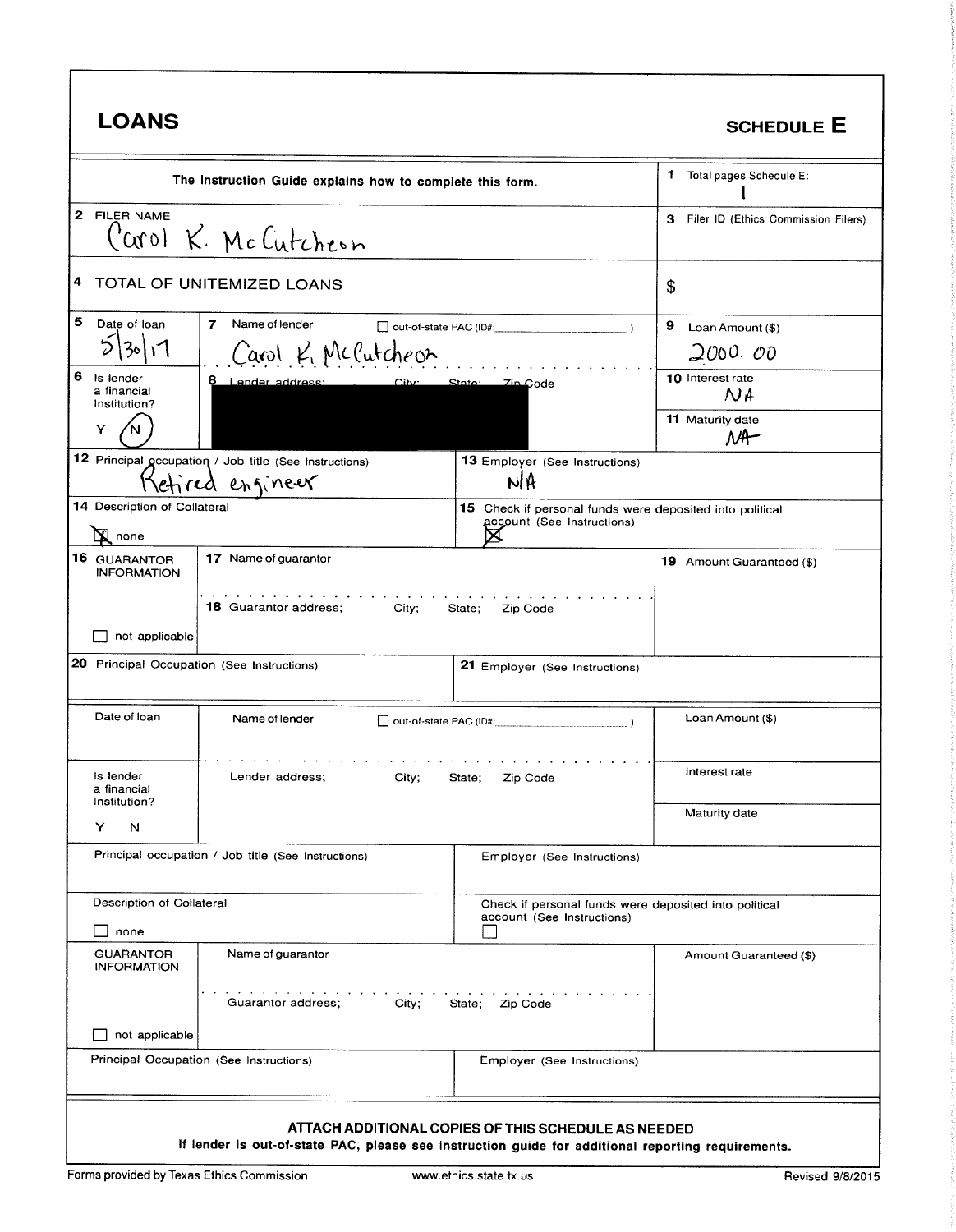| <b>EXPENDITURE CATEGORIES FOR BOX 8(a)</b>                                                                                                                                                   |                                                                                                                                                                |                                                                                                                                        |                                                                                                                                                                                           |  |
|----------------------------------------------------------------------------------------------------------------------------------------------------------------------------------------------|----------------------------------------------------------------------------------------------------------------------------------------------------------------|----------------------------------------------------------------------------------------------------------------------------------------|-------------------------------------------------------------------------------------------------------------------------------------------------------------------------------------------|--|
| <b>Advertising Expense</b><br>Accounting/Banking<br><b>Consulting Expense</b><br>Contributions/Donations Made By<br>Candidate/Officeholder/Political Committee<br><b>Credit Card Payment</b> | Event Expense<br>Fees<br>Food/Beverage Expense<br>Gift/Awards/Memorials Expense<br>Legal Services<br>The Instruction Guide explains how to complete this form. | Loan Repayment/Reimbursement<br>Office Overhead/Rental Expense<br>Polling Expense<br>Printing Expense<br>Salaries/Wages/Contract Labor | Solicitation/Fundraising Expense<br>Transportation Equipment & Related Expense<br><b>Travel In District</b><br><b>Travel Out Of District</b><br>Other (enter a category not listed above) |  |
| 1 Total pages Schedule F1: 2 FILER NAME                                                                                                                                                      | <u>K. McCutheon</u><br>ianol                                                                                                                                   |                                                                                                                                        | 3 Filer ID (Ethics Commission Filers)                                                                                                                                                     |  |
| 4 Date<br>311                                                                                                                                                                                | weename<br>Refinery Brands<br>5 Payee name                                                                                                                     |                                                                                                                                        |                                                                                                                                                                                           |  |
| $6$ Amount $($)$                                                                                                                                                                             | 7 Payee address;<br>City; State; Zip Code                                                                                                                      |                                                                                                                                        |                                                                                                                                                                                           |  |
| 250,00                                                                                                                                                                                       |                                                                                                                                                                |                                                                                                                                        |                                                                                                                                                                                           |  |
| 8                                                                                                                                                                                            | (a) Category (See Categories listed at the top of this schedule)                                                                                               | (b) Description                                                                                                                        |                                                                                                                                                                                           |  |
| <b>PURPOSE</b>                                                                                                                                                                               |                                                                                                                                                                |                                                                                                                                        | Check if travel outside of Texas. Complete Schedule T.                                                                                                                                    |  |
| OF<br><b>EXPENDITURE</b>                                                                                                                                                                     | Consulting                                                                                                                                                     |                                                                                                                                        | Check if Austin, TX, officeholder living expense                                                                                                                                          |  |
| <b>9</b> Complete ONLY if direct<br>expenditure to benefit C/OH                                                                                                                              | Candidate / Officeholder name                                                                                                                                  | Office sought                                                                                                                          | Office held                                                                                                                                                                               |  |
| Date                                                                                                                                                                                         | Payee name                                                                                                                                                     |                                                                                                                                        |                                                                                                                                                                                           |  |
| 51617                                                                                                                                                                                        | PF Chang's                                                                                                                                                     |                                                                                                                                        |                                                                                                                                                                                           |  |
| Amount (\$)                                                                                                                                                                                  | Payee address;<br>City; State; Zip Code                                                                                                                        |                                                                                                                                        |                                                                                                                                                                                           |  |
| 96.81                                                                                                                                                                                        |                                                                                                                                                                |                                                                                                                                        |                                                                                                                                                                                           |  |
|                                                                                                                                                                                              | Category (See Categories listed at the top of this schedule)                                                                                                   | Description                                                                                                                            |                                                                                                                                                                                           |  |
| <b>PURPOSE</b>                                                                                                                                                                               |                                                                                                                                                                |                                                                                                                                        | Check if travel outside of Texas. Complete Schedule T.                                                                                                                                    |  |
| OF<br><b>EXPENDITURE</b>                                                                                                                                                                     | Event-Volunteer Dinner                                                                                                                                         |                                                                                                                                        | Check if Austin, TX, officeholder living expense                                                                                                                                          |  |
| Complete ONLY if direct<br>expenditure to benefit C/OH                                                                                                                                       | Candidate / Officeholder name                                                                                                                                  | Office sought                                                                                                                          | Office held                                                                                                                                                                               |  |
| Date                                                                                                                                                                                         | Payee name                                                                                                                                                     |                                                                                                                                        |                                                                                                                                                                                           |  |
| 51017                                                                                                                                                                                        | UZ Marketing                                                                                                                                                   |                                                                                                                                        |                                                                                                                                                                                           |  |
| Amount (\$)                                                                                                                                                                                  | Payee address;<br>City; State; Zip Code                                                                                                                        |                                                                                                                                        |                                                                                                                                                                                           |  |
| 816,58                                                                                                                                                                                       |                                                                                                                                                                |                                                                                                                                        |                                                                                                                                                                                           |  |
|                                                                                                                                                                                              | Category (See Categories listed at the top of this schedule)                                                                                                   | Description                                                                                                                            |                                                                                                                                                                                           |  |
| <b>PURPOSE</b>                                                                                                                                                                               |                                                                                                                                                                |                                                                                                                                        | Check if travel outside of Texas. Complete Schedule T.                                                                                                                                    |  |
| OF<br><b>EXPENDITURE</b>                                                                                                                                                                     | Advertising-signs                                                                                                                                              |                                                                                                                                        | Check if Austin, TX, officeholder living expense                                                                                                                                          |  |
| Complete <b>ONLY</b> if direct                                                                                                                                                               | Candidate / Officeholder name<br>Office sought<br>Office held<br>expenditure to benefit C/OH                                                                   |                                                                                                                                        |                                                                                                                                                                                           |  |
| ATTACH ADDITIONAL COPIES OF THIS SCHEDULE AS NEEDED                                                                                                                                          |                                                                                                                                                                |                                                                                                                                        |                                                                                                                                                                                           |  |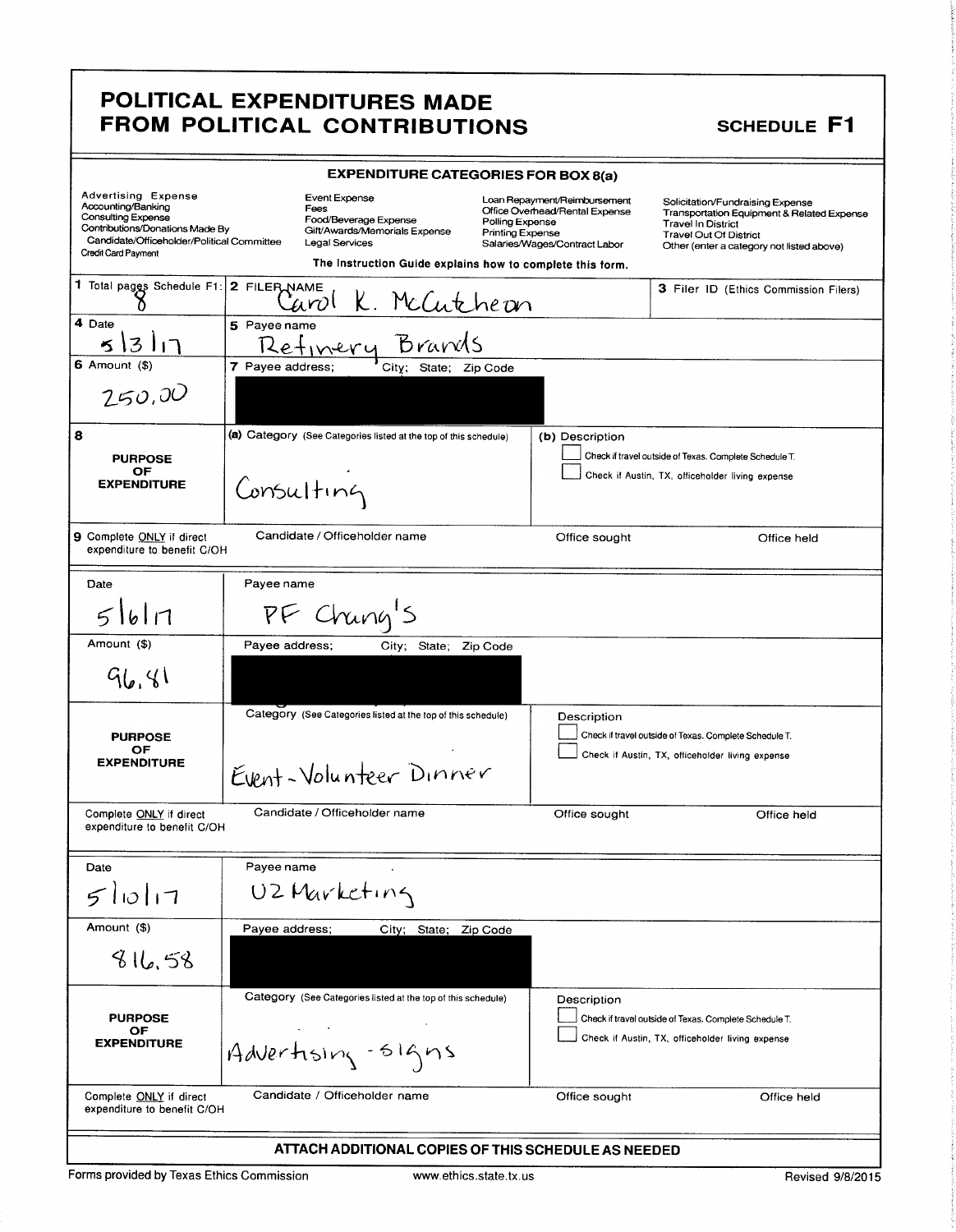|                                                                                                                                                                                              | <b>EXPENDITURE CATEGORIES FOR BOX 8(a)</b>                                                                                                                     |                                                                                                                                               |                                                                                                                                                                                           |  |  |
|----------------------------------------------------------------------------------------------------------------------------------------------------------------------------------------------|----------------------------------------------------------------------------------------------------------------------------------------------------------------|-----------------------------------------------------------------------------------------------------------------------------------------------|-------------------------------------------------------------------------------------------------------------------------------------------------------------------------------------------|--|--|
| <b>Advertising Expense</b><br>Accounting/Banking<br><b>Consulting Expense</b><br>Contributions/Donations Made By<br>Candidate/Officeholder/Political Committee<br><b>Credit Card Payment</b> | Event Expense<br>Fees<br>Food/Beverage Expense<br>Gift/Awards/Memorials Expense<br>Legal Services<br>The Instruction Guide explains how to complete this form. | Loan Repayment/Reimbursement<br>Office Overhead/Rental Expense<br>Polling Expense<br><b>Printing Expense</b><br>Salaries/Wages/Contract Labor | Solicitation/Fundraising Expense<br>Transportation Equipment & Related Expense<br><b>Travel In District</b><br><b>Travel Out Of District</b><br>Other (enter a category not listed above) |  |  |
| 1 Total pages Schedule F1:                                                                                                                                                                   | 2 FILER NAME<br><u>K. Mchatcheon</u><br>ા⁄∩ા                                                                                                                   |                                                                                                                                               | 3 Filer ID (Ethics Commission Filers)                                                                                                                                                     |  |  |
| 4 Date<br>10117                                                                                                                                                                              | 5 Payee name<br>Textbychoice.com                                                                                                                               |                                                                                                                                               |                                                                                                                                                                                           |  |  |
| $6$ Amount $($)$<br>49,00                                                                                                                                                                    | 7 Payee address;<br>City; State; Zip Code                                                                                                                      |                                                                                                                                               |                                                                                                                                                                                           |  |  |
| 8                                                                                                                                                                                            | (a) Category (See Categories listed at the top of this schedule)                                                                                               | (b) Description                                                                                                                               |                                                                                                                                                                                           |  |  |
| <b>PURPOSE</b><br>ОF<br><b>EXPENDITURE</b>                                                                                                                                                   | Advertising - tact messaging                                                                                                                                   |                                                                                                                                               | Check if travel outside of Texas. Complete Schedule T.<br>Check if Austin, TX, officeholder living expense                                                                                |  |  |
| <b>9</b> Complete ONLY if direct<br>expenditure to benefit C/OH                                                                                                                              | Candidate / Officeholder name                                                                                                                                  | Office sought                                                                                                                                 | Office held                                                                                                                                                                               |  |  |
| Date<br>$5$ lioli $7$                                                                                                                                                                        | Payee name,<br>Retinery Brands                                                                                                                                 |                                                                                                                                               |                                                                                                                                                                                           |  |  |
| Amount (\$)<br>$\tau$ so, $\omega$                                                                                                                                                           | Payee address;<br>City; State;                                                                                                                                 | Zip Code                                                                                                                                      |                                                                                                                                                                                           |  |  |
| <b>PURPOSE</b><br>ОF<br><b>EXPENDITURE</b>                                                                                                                                                   | Category (See Categories listed at the top of this schedule)<br>Consulting                                                                                     | Description                                                                                                                                   | Check if travel outside of Texas. Complete Schedule T.<br>Check if Austin, TX, officeholder living expense                                                                                |  |  |
| Complete ONLY if direct<br>expenditure to benefit C/OH                                                                                                                                       | Candidate / Officeholder name                                                                                                                                  | Office sought                                                                                                                                 | Office held                                                                                                                                                                               |  |  |
| Date                                                                                                                                                                                         | Payee name                                                                                                                                                     |                                                                                                                                               |                                                                                                                                                                                           |  |  |
| 51711                                                                                                                                                                                        | Refinery Brands                                                                                                                                                |                                                                                                                                               |                                                                                                                                                                                           |  |  |
| Amount (\$)                                                                                                                                                                                  | Payee address;<br>City; State; Zip Code                                                                                                                        |                                                                                                                                               |                                                                                                                                                                                           |  |  |
| 750.00                                                                                                                                                                                       |                                                                                                                                                                |                                                                                                                                               |                                                                                                                                                                                           |  |  |
| <b>PURPOSE</b><br>ОF<br><b>EXPENDITURE</b>                                                                                                                                                   | Category (See Categories listed at the top of this schedule)<br>Consulting                                                                                     | Description                                                                                                                                   | Check if travel outside of Texas. Complete Schedule T.<br>Check if Austin, TX, officeholder living expense                                                                                |  |  |
| Complete ONLY if direct<br>expenditure to benefit C/OH                                                                                                                                       | Candidate / Officeholder name                                                                                                                                  | Office sought                                                                                                                                 | Office held                                                                                                                                                                               |  |  |
| ATTACH ADDITIONAL COPIES OF THIS SCHEDULE AS NEEDED                                                                                                                                          |                                                                                                                                                                |                                                                                                                                               |                                                                                                                                                                                           |  |  |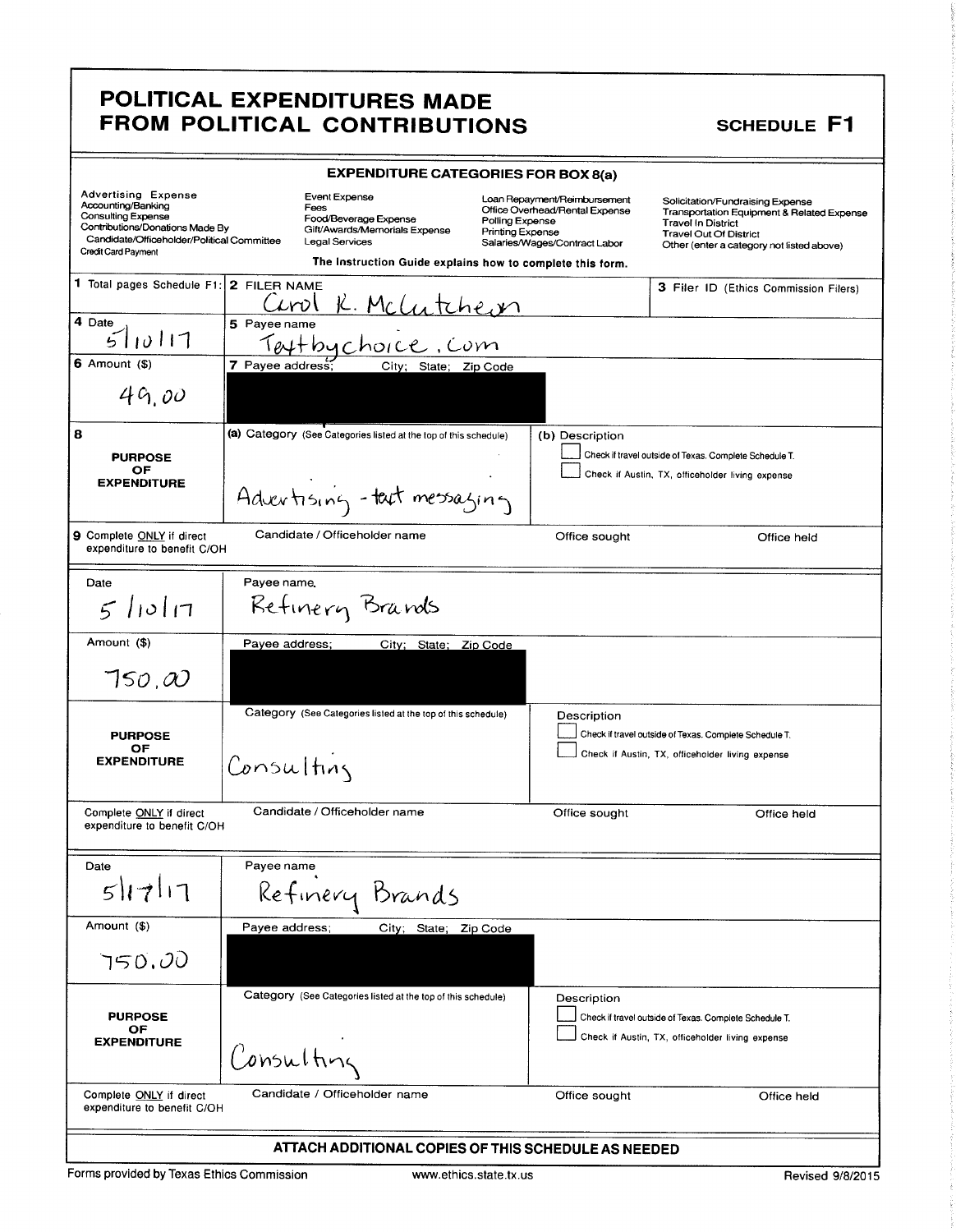| POLITICAL EXPENDITURES MADE                                                                                                                                                                                                                                                                                                                                                                                                                                                                                                                                                                        |  |  |  |
|----------------------------------------------------------------------------------------------------------------------------------------------------------------------------------------------------------------------------------------------------------------------------------------------------------------------------------------------------------------------------------------------------------------------------------------------------------------------------------------------------------------------------------------------------------------------------------------------------|--|--|--|
| SCHEDULE F1<br>FROM POLITICAL CONTRIBUTIONS<br><b>EXPENDITURE CATEGORIES FOR BOX 8(a)</b><br>Loan Repayment/Reimbursement<br>Office Overhead/Rental Expense<br>Solicitation/Fundraising Expense<br>Transportation Equipment & Related Expense                                                                                                                                                                                                                                                                                                                                                      |  |  |  |
| Advertising Expense<br>Accounting/Banking<br>Consulting Expense<br>Contributions/Donations Made By<br>Event Expense<br>Fees<br>Food/Beverage Expense<br>Gift/Awards/Memorials Expense<br>Polling Expense<br>Printing Expense<br>Salaries/Wages/Contract Labor<br>Travel Out Of District<br>Candidate/Officeholder/Political Committee Legal Services<br>Other (enter a category not listed above)<br>Credit Card Payment<br>The Instruction Guide explains how to complete this form.<br>3 Filer ID (Ethics Commission Filers)<br>1 Total pages Schedule F1: 2 FILER NAME<br>McCutcheon<br>Cavol K |  |  |  |
| $5$ Payee name<br>4 Date<br>$5/12/17$<br>6 Amount (\$)<br>UZ Marketing<br>7 Payee address; City; State; Zip Code<br>126.48                                                                                                                                                                                                                                                                                                                                                                                                                                                                         |  |  |  |
| (a) Category (See Categories listed at the top of this schedule) (b) Description<br>Check if travel outside of Texas. Complete Schedule T.<br>PURPOSE<br>OF<br>EXPENDITURE<br>Check if Austin, TX, officeholder living expense<br>$\mathcal{L}(\mathcal{L})$ and $\mathcal{L}(\mathcal{L})$ . Let<br>Advertising Signs                                                                                                                                                                                                                                                                             |  |  |  |
| Office held<br>Candidate / Officeholder name<br>Office sought<br>9 Complete ONLY if direct<br>expenditure to benefit C/OH<br>Payeename FBYR Guent for benefit of<br>Date                                                                                                                                                                                                                                                                                                                                                                                                                           |  |  |  |
| 51317<br>Payee address; City; State; Zip Code<br>Amount (\$)<br>25,00                                                                                                                                                                                                                                                                                                                                                                                                                                                                                                                              |  |  |  |
| Category (See Categories listed at the top of this schedule) Description<br>Check if travel outside of Texas. Complete Schedule T.<br>PURPOSE<br>OF<br>EXPENDITURE<br>Check if Austin, TX, officeholder living expense<br>Event                                                                                                                                                                                                                                                                                                                                                                    |  |  |  |
| Office held<br>Office sought<br>Complete ONLY if direct<br>expenditure to benefit C/OH<br>expenditure to benefit C/OH<br>Payee name<br>Date<br>Best Buy<br>5 13 17                                                                                                                                                                                                                                                                                                                                                                                                                                 |  |  |  |
| Amount (\$)<br>Payee address; City; State; Zip Code<br> 49.61                                                                                                                                                                                                                                                                                                                                                                                                                                                                                                                                      |  |  |  |
| Category (See Categories listed at the top of this schedule) Description<br>Check if travel outside of Texas. Complete Schedule T.<br>PURPOSE<br>OF<br>EXPENDITURE<br>Check if Austin, TX, officeholder living expense<br>$ Cell$ phone<br>and the contract<br>Office held                                                                                                                                                                                                                                                                                                                         |  |  |  |
| Complete ONLY if direct<br>Candidate / Officeholder name<br>expenditure to benefit C/OH<br>Office sought<br>ATTACH ADDITIONAL COPIES OF THIS SCHEDULE AS NEEDED<br>Revised 9/8/2015<br>Forms provided by Texas Ethics Commission<br>www.ethics.state.tx.us                                                                                                                                                                                                                                                                                                                                         |  |  |  |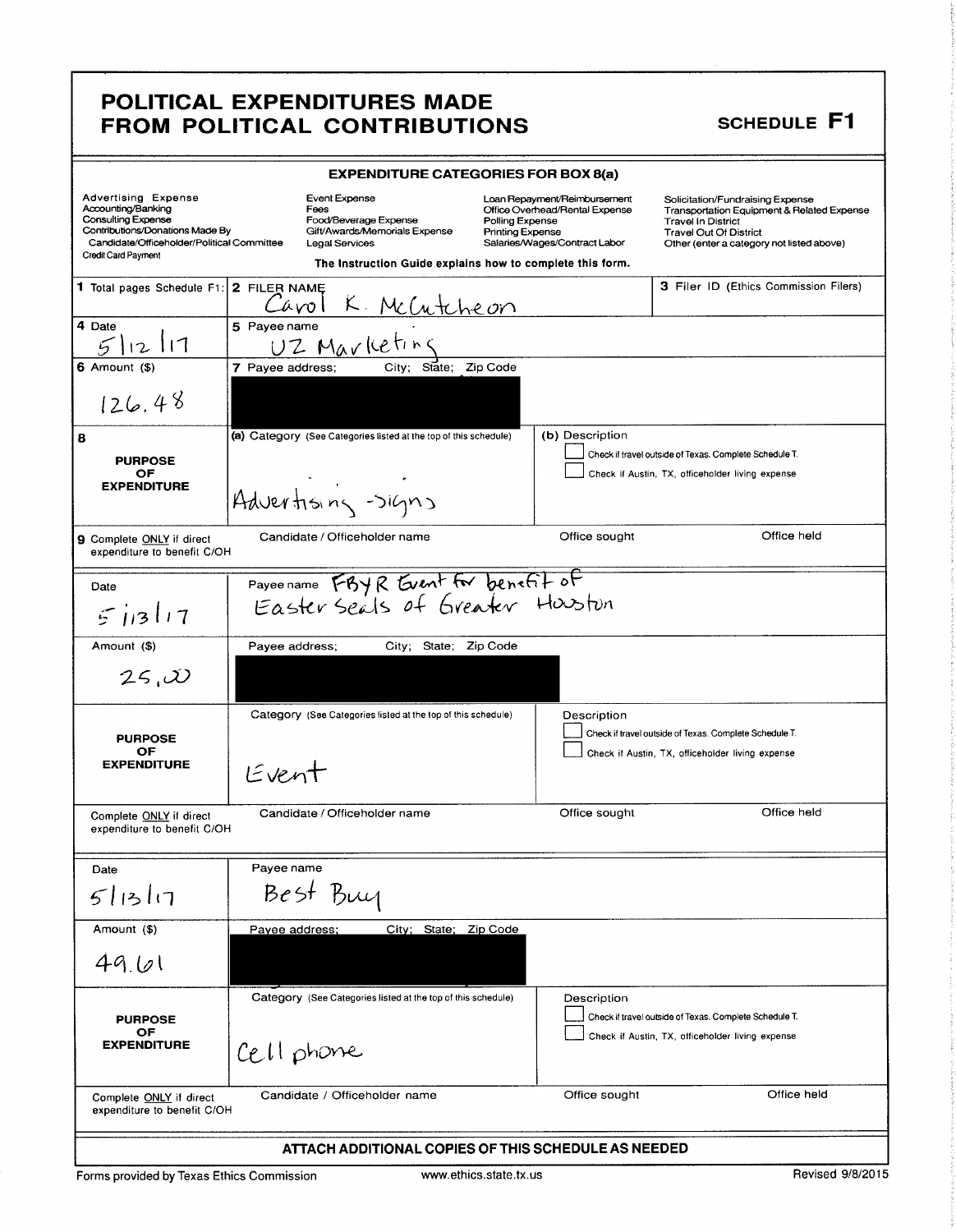| <b>EXPENDITURE CATEGORIES FOR BOX 8(a)</b>                                                                                                                                            |                      |                                                                                |                                                                                            |                                            |                                                                                                 |                                                                                                                                                                                                      |
|---------------------------------------------------------------------------------------------------------------------------------------------------------------------------------------|----------------------|--------------------------------------------------------------------------------|--------------------------------------------------------------------------------------------|--------------------------------------------|-------------------------------------------------------------------------------------------------|------------------------------------------------------------------------------------------------------------------------------------------------------------------------------------------------------|
| <b>Advertising Expense</b><br>Accounting/Banking<br><b>Consulting Expense</b><br>Contributions/Donations Made By<br>Candidate/Officeholder/Political Committee<br>Credit Card Payment |                      | <b>Event Expense</b><br>Fees<br>Food/Beverage Expense<br><b>Legal Services</b> | Gift/Awards/Memorials Expense<br>The Instruction Guide explains how to complete this form. | Polling Expense<br><b>Printing Expense</b> | Loan Repayment/Reimbursement<br>Office Overhead/Rental Expense<br>Salaries/Wages/Contract Labor | Solicitation/Fundraising Expense<br><b>Transportation Equipment &amp; Related Expense</b><br><b>Travel In District</b><br><b>Travel Out Of District</b><br>Other (enter a category not listed above) |
| 1 Total pages Schedule F1: 2 FILER NAME                                                                                                                                               |                      | Cavol                                                                          | K. McCutche on                                                                             |                                            |                                                                                                 | 3 Filer ID (Ethics Commission Filers)                                                                                                                                                                |
| 4 Date<br>5  b  1                                                                                                                                                                     | 5 Payee name<br>UZ   |                                                                                | Marketin                                                                                   |                                            |                                                                                                 |                                                                                                                                                                                                      |
| $6$ Amount $($ )<br>307.27                                                                                                                                                            | 7 Payee address;     |                                                                                | City;<br>State:                                                                            | Zip Code                                   |                                                                                                 |                                                                                                                                                                                                      |
| 8                                                                                                                                                                                     |                      |                                                                                | (a) Category (See Categories listed at the top of this schedule)                           |                                            | (b) Description                                                                                 | Check if travel outside of Texas. Complete Schedule T.                                                                                                                                               |
| <b>PURPOSE</b><br>ОF<br><b>EXPENDITURE</b>                                                                                                                                            |                      |                                                                                | Advertising-rigns                                                                          |                                            |                                                                                                 | Check if Austin, TX, officeholder living expense                                                                                                                                                     |
| 9 Complete ONLY if direct<br>expenditure to benefit C/OH                                                                                                                              |                      | Candidate / Officeholder name                                                  |                                                                                            |                                            | Office sought                                                                                   | Office held                                                                                                                                                                                          |
| Date<br>$4129 - 51811$                                                                                                                                                                | Payee name<br>καιρα! |                                                                                |                                                                                            |                                            |                                                                                                 |                                                                                                                                                                                                      |
| Amount (\$)                                                                                                                                                                           | Payee address;       |                                                                                | State;<br>City;                                                                            | Zip Code                                   |                                                                                                 |                                                                                                                                                                                                      |
| 14.25                                                                                                                                                                                 |                      |                                                                                |                                                                                            |                                            |                                                                                                 |                                                                                                                                                                                                      |
| <b>PURPOSE</b><br>OF<br><b>EXPENDITURE</b>                                                                                                                                            |                      |                                                                                | Category (See Categories listed at the top of this schedule)<br>Donation expenses          |                                            | Description                                                                                     | Check if travel outside of Texas. Complete Schedule T.<br>Check if Austin, TX, officeholder living expense                                                                                           |
| Complete ONLY if direct<br>expenditure to benefit C/OH                                                                                                                                |                      | Candidate / Officeholder name                                                  |                                                                                            |                                            | Office sought                                                                                   | Office held                                                                                                                                                                                          |
| Date                                                                                                                                                                                  | Payee name           |                                                                                |                                                                                            |                                            |                                                                                                 |                                                                                                                                                                                                      |
| Amount (\$)                                                                                                                                                                           | Payee address:       |                                                                                | City; State; Zip Code                                                                      |                                            |                                                                                                 |                                                                                                                                                                                                      |
| <b>PURPOSE</b><br>OF.<br><b>EXPENDITURE</b>                                                                                                                                           |                      |                                                                                | Category (See Categories listed at the top of this schedule)                               |                                            | Description                                                                                     | Check if travel outside of Texas. Complete Schedule T.<br>Check if Austin, TX, officeholder living expense                                                                                           |
| Complete ONLY if direct<br>expenditure to benefit C/OH                                                                                                                                |                      |                                                                                | Candidate / Officeholder name                                                              |                                            | Office sought                                                                                   | Office held                                                                                                                                                                                          |
| ATTACH ADDITIONAL COPIES OF THIS SCHEDULE AS NEEDED                                                                                                                                   |                      |                                                                                |                                                                                            |                                            |                                                                                                 |                                                                                                                                                                                                      |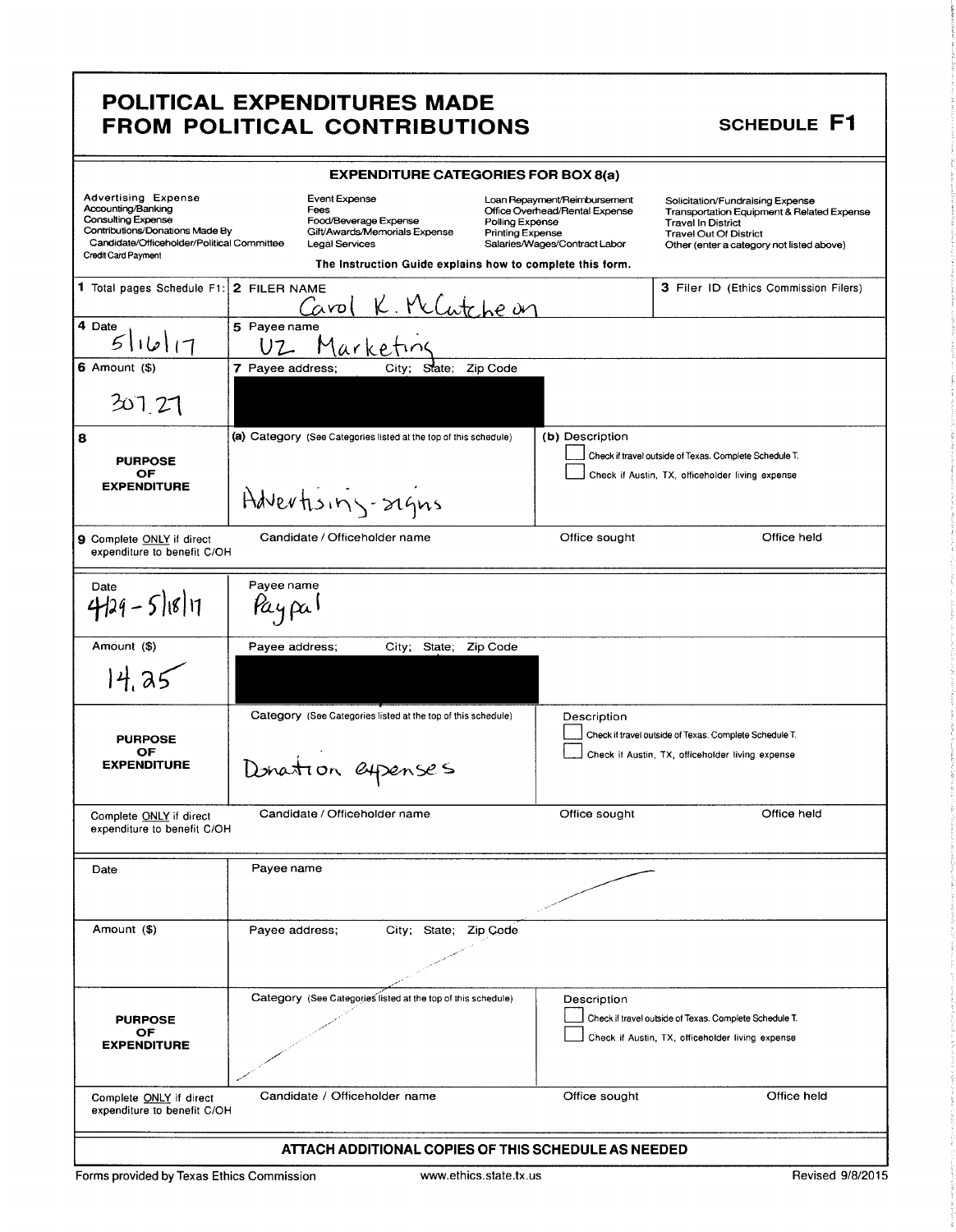| <b>EXPENDITURE CATEGORIES FOR BOX 8(a)</b>                                                                                                                                                   |                                                                                                                                                                                                                     |                                                                                                 |                                                                                                                                                                                                      |  |  |
|----------------------------------------------------------------------------------------------------------------------------------------------------------------------------------------------|---------------------------------------------------------------------------------------------------------------------------------------------------------------------------------------------------------------------|-------------------------------------------------------------------------------------------------|------------------------------------------------------------------------------------------------------------------------------------------------------------------------------------------------------|--|--|
| <b>Advertising Expense</b><br>Accounting/Banking<br><b>Consulting Expense</b><br>Contributions/Donations Made By<br>Candidate/Officeholder/Political Committee<br><b>Credit Card Payment</b> | Event Expense<br>Fees<br>Food/Beverage Expense<br>Polling Expense<br>Gift/Awards/Memorials Expense<br><b>Printing Expense</b><br><b>Legal Services</b><br>The Instruction Guide explains how to complete this form. | Loan Repayment/Reimbursement<br>Office Overhead/Rental Expense<br>Salaries/Wages/Contract Labor | Solicitation/Fundraising Expense<br><b>Transportation Equipment &amp; Related Expense</b><br><b>Travel In District</b><br><b>Travel Out Of District</b><br>Other (enter a category not listed above) |  |  |
| 1 Total pages Schedule F1:                                                                                                                                                                   | 2 FILER NAME<br>$\mathcal{N}O$                                                                                                                                                                                      |                                                                                                 | 3 Filer ID (Ethics Commission Filers)                                                                                                                                                                |  |  |
| 4 Date<br>118117<br>5                                                                                                                                                                        | 5 Payee name<br>Bend                                                                                                                                                                                                |                                                                                                 |                                                                                                                                                                                                      |  |  |
| $6$ Amount $($ )                                                                                                                                                                             | 7 Payee address;<br>State;<br>Zip Code<br>City;                                                                                                                                                                     |                                                                                                 |                                                                                                                                                                                                      |  |  |
| 62.00                                                                                                                                                                                        |                                                                                                                                                                                                                     |                                                                                                 |                                                                                                                                                                                                      |  |  |
| 8                                                                                                                                                                                            | (a) Category (See Categories listed at the top of this schedule)                                                                                                                                                    | (b) Description                                                                                 |                                                                                                                                                                                                      |  |  |
| <b>PURPOSE</b><br>OF                                                                                                                                                                         |                                                                                                                                                                                                                     |                                                                                                 | Check if travel outside of Texas. Complete Schedule T.<br>Check if Austin, TX, officeholder living expense                                                                                           |  |  |
| <b>EXPENDITURE</b>                                                                                                                                                                           | Felt-Wer list                                                                                                                                                                                                       |                                                                                                 |                                                                                                                                                                                                      |  |  |
| 9 Complete ONLY if direct<br>expenditure to benefit C/OH                                                                                                                                     | Candidate / Officeholder name                                                                                                                                                                                       | Office sought                                                                                   | Office held                                                                                                                                                                                          |  |  |
| Date                                                                                                                                                                                         | Payee name                                                                                                                                                                                                          |                                                                                                 |                                                                                                                                                                                                      |  |  |
| 5 19 17                                                                                                                                                                                      | Open Forum Talk Radio                                                                                                                                                                                               |                                                                                                 |                                                                                                                                                                                                      |  |  |
| Amount (\$)                                                                                                                                                                                  | City; State; Zip Code<br>Payee address;                                                                                                                                                                             |                                                                                                 |                                                                                                                                                                                                      |  |  |
| 100.00                                                                                                                                                                                       |                                                                                                                                                                                                                     |                                                                                                 |                                                                                                                                                                                                      |  |  |
|                                                                                                                                                                                              | Category (See Categories listed at the top of this schedule)                                                                                                                                                        | Description                                                                                     |                                                                                                                                                                                                      |  |  |
| <b>PURPOSE</b><br>OF<br><b>EXPENDITURE</b>                                                                                                                                                   | Event expense                                                                                                                                                                                                       |                                                                                                 | Check if travel outside of Texas. Complete Schedule T.<br>Check if Austin, TX, officeholder living expense                                                                                           |  |  |
| Complete ONLY if direct<br>expenditure to benefit C/OH                                                                                                                                       | Candidate / Officeholder name                                                                                                                                                                                       | Office sought                                                                                   | Office held                                                                                                                                                                                          |  |  |
| Date                                                                                                                                                                                         | Payee name                                                                                                                                                                                                          |                                                                                                 |                                                                                                                                                                                                      |  |  |
| 5 22 17                                                                                                                                                                                      | Campaign Partner                                                                                                                                                                                                    |                                                                                                 |                                                                                                                                                                                                      |  |  |
| Amount (\$)                                                                                                                                                                                  | Payee address:<br>City; State; Zip Code                                                                                                                                                                             |                                                                                                 |                                                                                                                                                                                                      |  |  |
| 29.00                                                                                                                                                                                        |                                                                                                                                                                                                                     |                                                                                                 |                                                                                                                                                                                                      |  |  |
|                                                                                                                                                                                              | Category (See Categories listed at the top of this schedule)                                                                                                                                                        | Description                                                                                     |                                                                                                                                                                                                      |  |  |
| <b>PURPOSE</b><br>OF                                                                                                                                                                         |                                                                                                                                                                                                                     |                                                                                                 | Check if travel outside of Texas. Complete Schedule T.                                                                                                                                               |  |  |
| <b>EXPENDITURE</b>                                                                                                                                                                           | Advertising-website                                                                                                                                                                                                 |                                                                                                 | Check if Austin, TX, officeholder living expense                                                                                                                                                     |  |  |
| Complete ONLY if direct                                                                                                                                                                      | Candidate / Officeholder name<br>Office sought<br>Office held<br>expenditure to benefit C/OH                                                                                                                        |                                                                                                 |                                                                                                                                                                                                      |  |  |
| ATTACH ADDITIONAL COPIES OF THIS SCHEDULE AS NEEDED                                                                                                                                          |                                                                                                                                                                                                                     |                                                                                                 |                                                                                                                                                                                                      |  |  |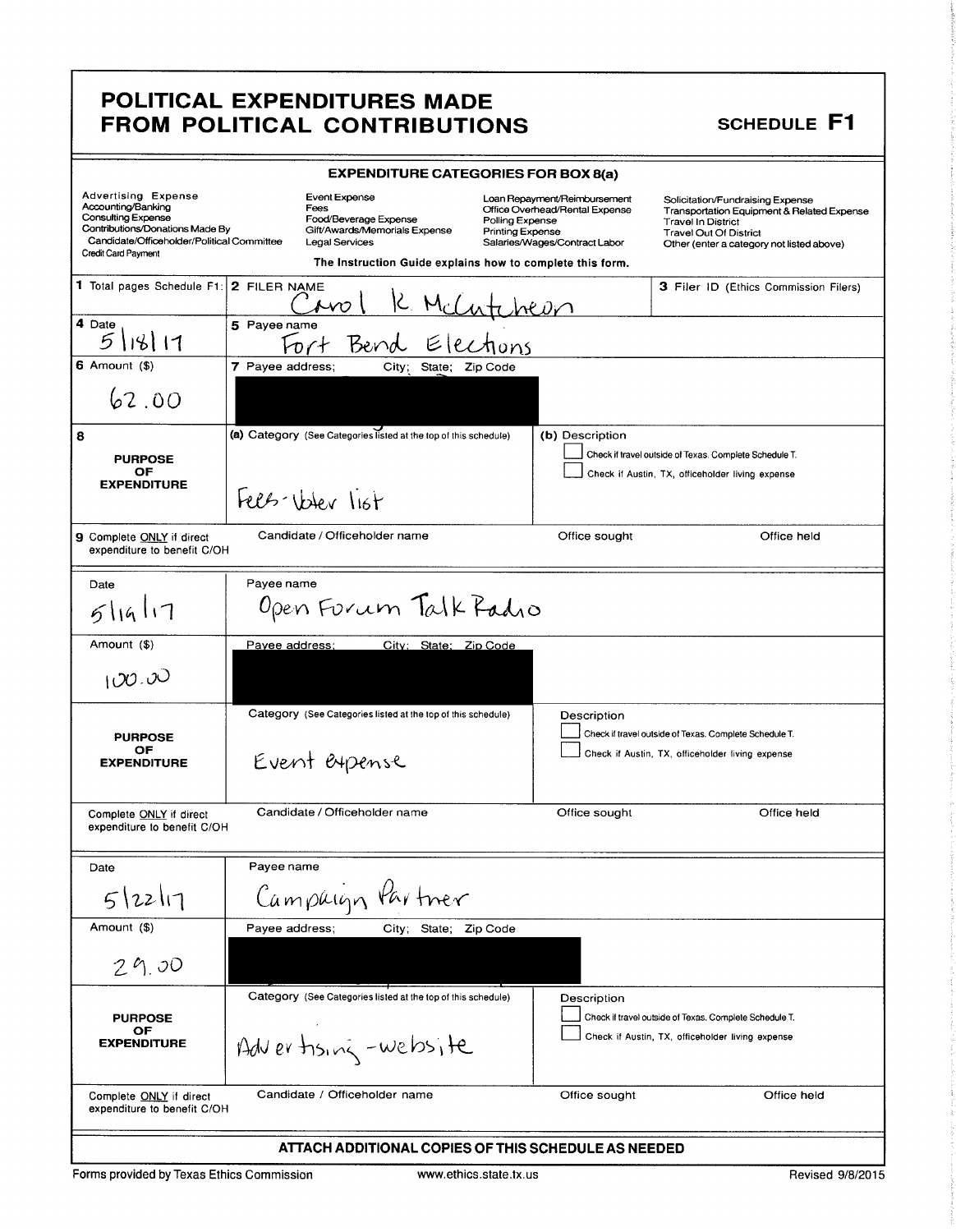|                                                                                                                                                                         | <b>EXPENDITURE CATEGORIES FOR BOX 8(a)</b> |                                                                                                                                                                       |                                            |                                                                                                 |                                                                                                                                                                                           |
|-------------------------------------------------------------------------------------------------------------------------------------------------------------------------|--------------------------------------------|-----------------------------------------------------------------------------------------------------------------------------------------------------------------------|--------------------------------------------|-------------------------------------------------------------------------------------------------|-------------------------------------------------------------------------------------------------------------------------------------------------------------------------------------------|
| Advertising Expense<br>Accounting/Banking<br>Consulting Expense<br>Contributions/Donations Made By<br>Candidate/Officeholder/Political Committee<br>Credit Card Payment |                                            | <b>Event Expense</b><br>Fees<br>Food/Beverage Expense<br>Gift/Awards/Memorials Expense<br>Legal Services<br>The Instruction Guide explains how to complete this form. | Polling Expense<br><b>Printing Expense</b> | Loan Repayment/Reimbursement<br>Office Overhead/Rental Expense<br>Salaries/Wages/Contract Labor | Solicitation/Fundraising Expense<br>Transportation Equipment & Related Expense<br><b>Travel In District</b><br><b>Travel Out Of District</b><br>Other (enter a category not listed above) |
| 1 Total pages Schedule F1:                                                                                                                                              | 2 FILER NAME                               | K. McCutcheun<br>arol                                                                                                                                                 |                                            |                                                                                                 | 3 Filer ID (Ethics Commission Filers)                                                                                                                                                     |
| 4 Date                                                                                                                                                                  | 5 Payee name                               | Refinery Brands                                                                                                                                                       |                                            |                                                                                                 |                                                                                                                                                                                           |
| 6 Amount<br>30,00                                                                                                                                                       | 7 Payee address;                           | Œitv:                                                                                                                                                                 | Zip Code<br>State:                         |                                                                                                 |                                                                                                                                                                                           |
| 8<br><b>PURPOSE</b><br>ОF<br><b>EXPENDITURE</b>                                                                                                                         |                                            | (a) Category (See Categories listed at the top of this schedule)<br>Consulting                                                                                        |                                            | (b) Description                                                                                 | Check if travel outside of Texas. Complete Schedule T.<br>Check if Austin, TX, officeholder living expense                                                                                |
| 9 Complete ONLY if direct<br>expenditure to benefit C/OH                                                                                                                |                                            | Candidate / Officeholder name                                                                                                                                         |                                            | Office sought                                                                                   | Office held                                                                                                                                                                               |
| Date<br>5 30 17                                                                                                                                                         | Payee name                                 | Office Depot                                                                                                                                                          |                                            |                                                                                                 |                                                                                                                                                                                           |
| Amount (\$)<br>208.09                                                                                                                                                   | Payee address;                             | City;                                                                                                                                                                 | State;<br>Zip Code                         |                                                                                                 |                                                                                                                                                                                           |
| <b>PURPOSE</b><br>ОF<br><b>EXPENDITURE</b>                                                                                                                              |                                            | Category (See Categories listed at the top of this schedule)<br>mailing supplics                                                                                      |                                            | Description                                                                                     | Check if travel outside of Texas. Complete Schedule T.<br>Check if Austin, TX, officeholder living expense                                                                                |
| Complete ONLY if direct<br>expenditure to benefit C/OH                                                                                                                  |                                            | Candidate / Officeholder name                                                                                                                                         |                                            | Office sought                                                                                   | Office held                                                                                                                                                                               |
| Date<br>5 30 1                                                                                                                                                          | Payee name                                 | Cost Co                                                                                                                                                               |                                            |                                                                                                 |                                                                                                                                                                                           |
| Amount (\$)<br>588.18                                                                                                                                                   | Payee address;                             |                                                                                                                                                                       | City; State; Zip Code                      |                                                                                                 |                                                                                                                                                                                           |
| <b>PURPOSE</b><br>OF<br><b>EXPENDITURE</b>                                                                                                                              |                                            | Category (See Categories listed at the top of this schedule)<br>mailing supplies                                                                                      |                                            | Description                                                                                     | Check if travel outside of Texas. Complete Schedule T.<br>Check if Austin, TX, officeholder living expense                                                                                |
| Complete ONLY if direct<br>expenditure to benefit C/OH                                                                                                                  |                                            | Candidate / Officeholder name                                                                                                                                         |                                            | Office sought                                                                                   | Office held                                                                                                                                                                               |
| ATTACH ADDITIONAL COPIES OF THIS SCHEDULE AS NEEDED                                                                                                                     |                                            |                                                                                                                                                                       |                                            |                                                                                                 |                                                                                                                                                                                           |
| Forms provided by Texas Ethics Commission                                                                                                                               |                                            |                                                                                                                                                                       | www.ethics.state.tx.us                     |                                                                                                 | Revised 9/8/2015                                                                                                                                                                          |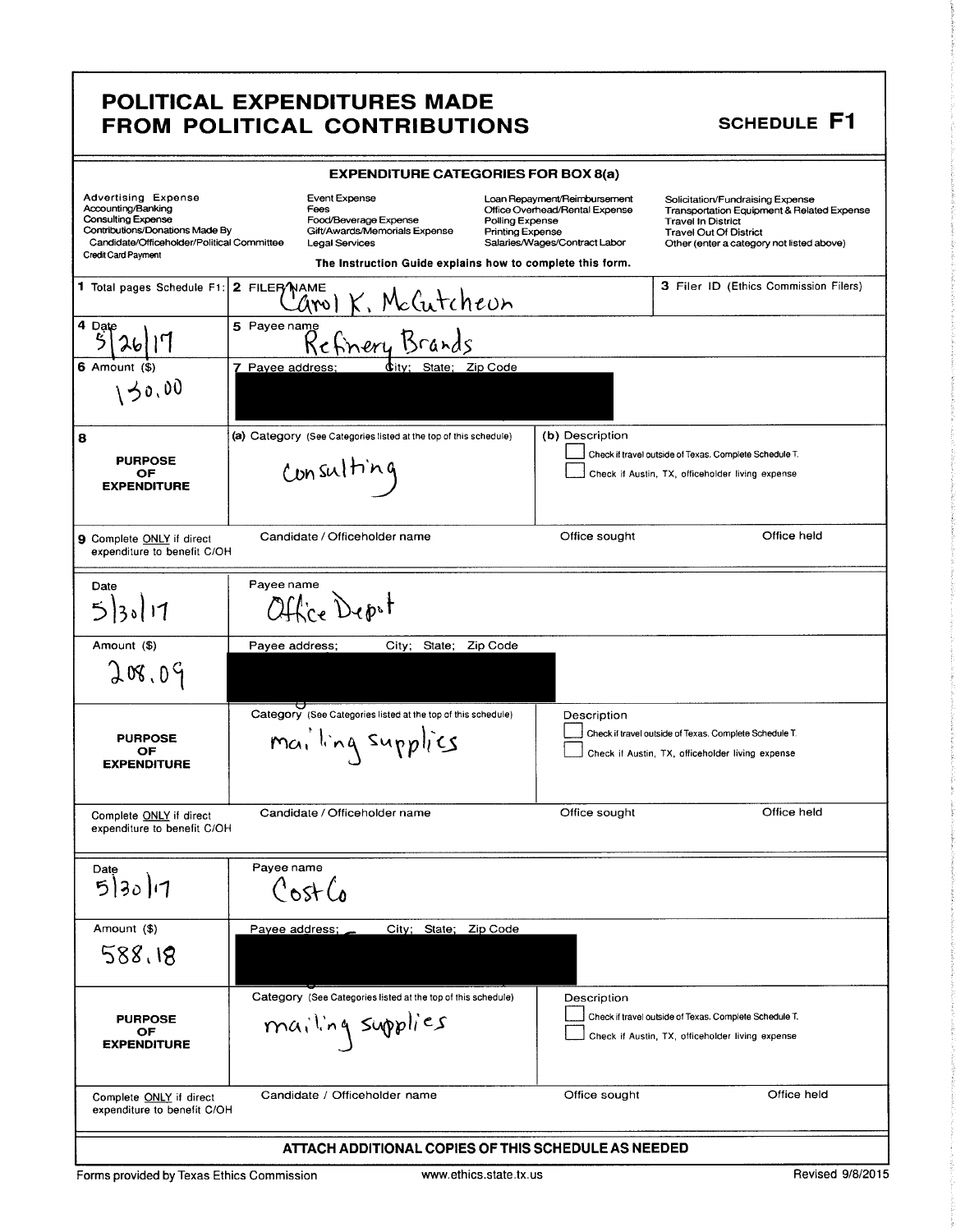# **SCHEDULE F1**

| <b>EXPENDITURE CATEGORIES FOR BOX 8(a)</b>                                                                                                                                            |                                                                                                          |                                                                                                                                                                                                            |                                                                                                                                                                                           |  |  |
|---------------------------------------------------------------------------------------------------------------------------------------------------------------------------------------|----------------------------------------------------------------------------------------------------------|------------------------------------------------------------------------------------------------------------------------------------------------------------------------------------------------------------|-------------------------------------------------------------------------------------------------------------------------------------------------------------------------------------------|--|--|
| Advertising Expense<br>Accounting/Banking<br><b>Consulting Expense</b><br>Contributions/Donations Made By<br>Candidate/Officeholder/Political Committee<br><b>Credit Card Payment</b> | <b>Event Expense</b><br>Fees<br>Food/Beverage Expense<br>Gift/Awards/Memorials Expense<br>Legal Services | Loan Repayment/Reimbursement<br>Office Overhead/Rental Expense<br>Polling Expense<br><b>Printing Expense</b><br>Salaries/Wages/Contract Labor<br>The Instruction Guide explains how to complete this form. | Solicitation/Fundraising Expense<br>Transportation Equipment & Related Expense<br><b>Travel In District</b><br><b>Travel Out Of District</b><br>Other (enter a category not listed above) |  |  |
| 1 Total pages Schedule F1:                                                                                                                                                            | 2 FILER NAME                                                                                             |                                                                                                                                                                                                            | 3 Filer ID (Ethics Commission Filers)                                                                                                                                                     |  |  |
| 4 Date<br>$6$ Amount $(s)$<br>83,89                                                                                                                                                   | 5 Payeg name<br>hi UPS Store<br>7 Pavee address:<br>City: State: Zin Code                                |                                                                                                                                                                                                            |                                                                                                                                                                                           |  |  |
| 8<br><b>PURPOSE</b><br>ОF<br><b>EXPENDITURE</b>                                                                                                                                       | (a) Category (See Categories listed at the top of this schedule)<br>photocopying                         | (b) Description                                                                                                                                                                                            | Check if travel outside of Texas. Complete Schedule T.<br>Check if Austin, TX, officeholder living expense                                                                                |  |  |
| <b>9</b> Complete ONLY if direct<br>expenditure to benefit C/OH                                                                                                                       | Candidate / Officeholder name                                                                            | Office sought                                                                                                                                                                                              | Office held                                                                                                                                                                               |  |  |
| Date<br>53017                                                                                                                                                                         | Payee name<br>Voice Bruadcasting Corp.                                                                   |                                                                                                                                                                                                            |                                                                                                                                                                                           |  |  |
| Amount (\$)<br>336.23                                                                                                                                                                 | Payee address;<br>City; State; Zip Code                                                                  |                                                                                                                                                                                                            |                                                                                                                                                                                           |  |  |
| <b>PURPOSE</b><br>OF<br><b>EXPENDITURE</b>                                                                                                                                            | Category (See Categories listed at the top of this schedule)<br>advertising expinses                     | Description                                                                                                                                                                                                | Check if travel outside of Texas. Complete Schedule T.<br>Check if Austin, TX, officeholder living expense                                                                                |  |  |
| Complete ONLY if direct<br>expenditure to benefit C/OH                                                                                                                                | Candidate / Officeholder name                                                                            | Office sought                                                                                                                                                                                              | Office held                                                                                                                                                                               |  |  |
| Date<br>5 3 /11                                                                                                                                                                       | Payee name<br>Fort Bend Independent                                                                      |                                                                                                                                                                                                            |                                                                                                                                                                                           |  |  |
| Amount (\$)<br>200.00                                                                                                                                                                 | Pavee address:<br>City: State: Zip Code                                                                  |                                                                                                                                                                                                            |                                                                                                                                                                                           |  |  |
| <b>PURPOSE</b><br>OF<br><b>EXPENDITURE</b>                                                                                                                                            | Category (See Categories listed at the top of this schedule)<br>advartising expenses                     | Description                                                                                                                                                                                                | Check if travel outside of Texas. Complete Schedule T.<br>Check if Austin, TX, officeholder living expense                                                                                |  |  |
| Candidate / Officeholder name<br>Office sought<br>Office held<br>Complete ONLY if direct<br>expenditure to benefit C/OH                                                               |                                                                                                          |                                                                                                                                                                                                            |                                                                                                                                                                                           |  |  |
| ATTACH ADDITIONAL COPIES OF THIS SCHEDULE AS NEEDED                                                                                                                                   |                                                                                                          |                                                                                                                                                                                                            |                                                                                                                                                                                           |  |  |